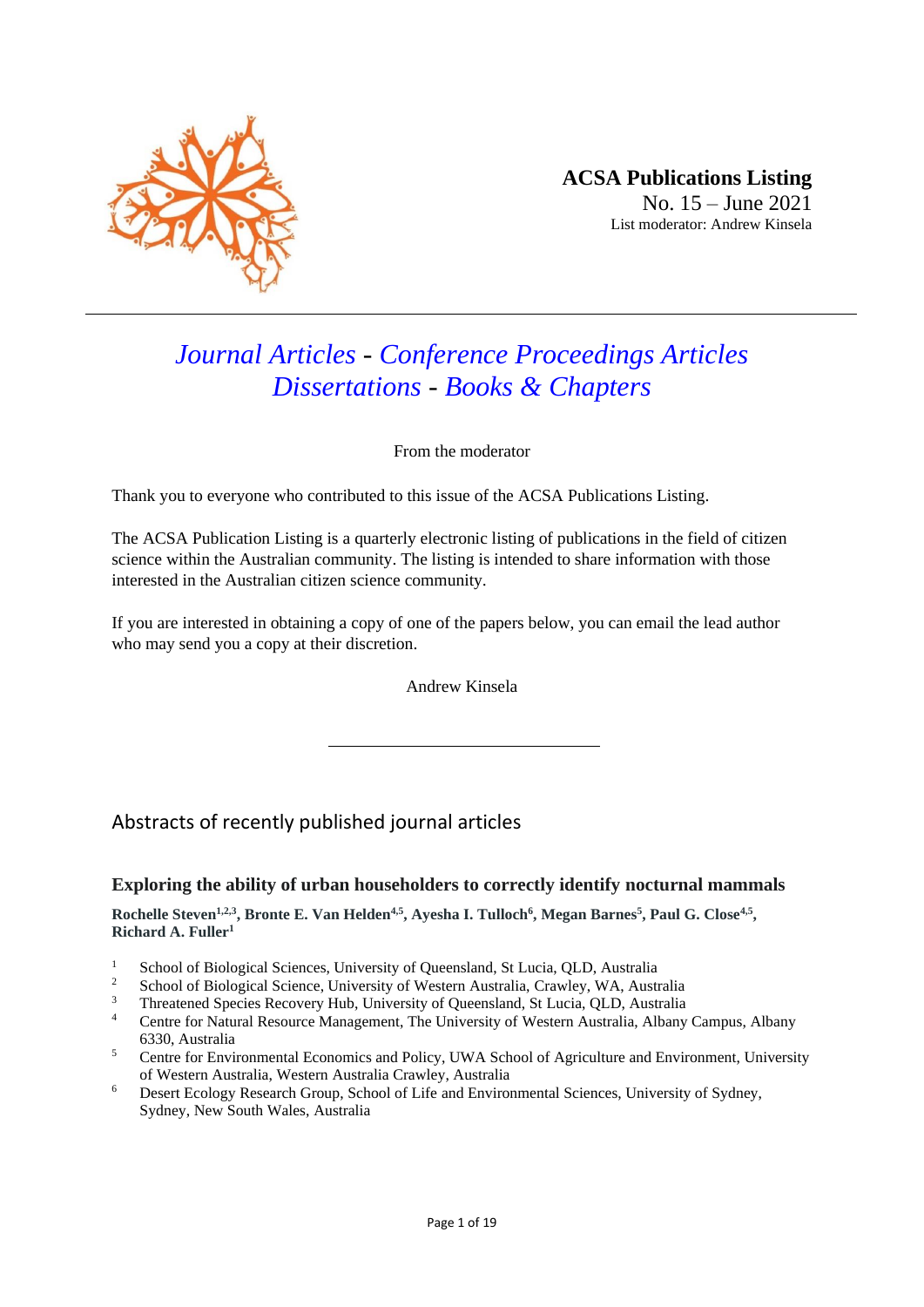Urban landscapes present substantial opportunities for biodiversity conservation with residential gardens offering some of the greatest potential conservation gains given that they represent a significant proportion of the total greenspace in urbanised landscapes. However, knowledge of wildlife ecology within gardens remains scarce, likely due to the difficulties associated with field ecologists accessing privately owned areas. Citizen-sourced data presents an alternative approach to typical field-based investigations and could be used to develop an extensive understanding of biodiversity within privately owned green spaces, providing concerns of data unreliability could be overcome. Here we i) examine the potential for urban householders to identify a threatened nocturnal mammal, in the presence of a similar nonthreatened species, ii) examine which attributes can predict the level of accuracy in householders' species identifications and iii) investigate how their self-reported level of certainty affects identification reliability. We found up to 80% agreement between householders and experienced ecologists when we assessed presence and absence of nocturnal mammals on urban properties. The amount of time a householder had lived at their residence was a significant predictor of accuracy for mammal species identification, suggesting that familiarity with a site enhances the accuracy of citizen science data. Those people with a high level of certainty in their ability to correctly identify nocturnal mammals were no more likely to show higher species identification accuracy than those with low certainty. In urban areas, where ecological surveys for nocturnal taxa are especially challenging, our results inspire optimism that householders can add to the body of knowledge about biodiversity persisting in these landscapes, especially on properties where they have resided for at least one year.

Published 08 April 2021 in *Urban Ecosystems* (in press) doi:<https://doi.org/10.1007/s11252-021-01118-2>

**The promise of a "people-centred" approach to floods: Types of participation in the global literature of citizen science and community-based flood risk reduction in the context of the Sendai Framework**

#### **ErichWolff<sup>1</sup>**

<sup>1</sup> Monash University, Building F, Room F2.27 Caulfield Campus, 900 Dandenong Road, Caulfield East, VIC 3145, Australia

Floods are expected to become more intense and increasingly frequent over the coming years. Over the last few decades, scholars, policy makers and risk managers have been gradually acknowledging that community-based initiatives can represent a promising alternative for addressing the hazard of floods at the local scale. In the context of the Sendai Framework for Disaster Risk Reduction 2015-2030 (SFDRR), this article presents a systematic literature review of the recent global body of literature on the topic. This work analyses 40 articles published over the last five years to identify the types of engagement allowed in the projects and to discuss the emerging debates in the field since the establishment of the SFDRR. The literature review interrogates where these approaches are being developed and how community-based approaches have been supporting the achievement of the SFDRR targets. The review shows that a growing body of literature has been applying community-based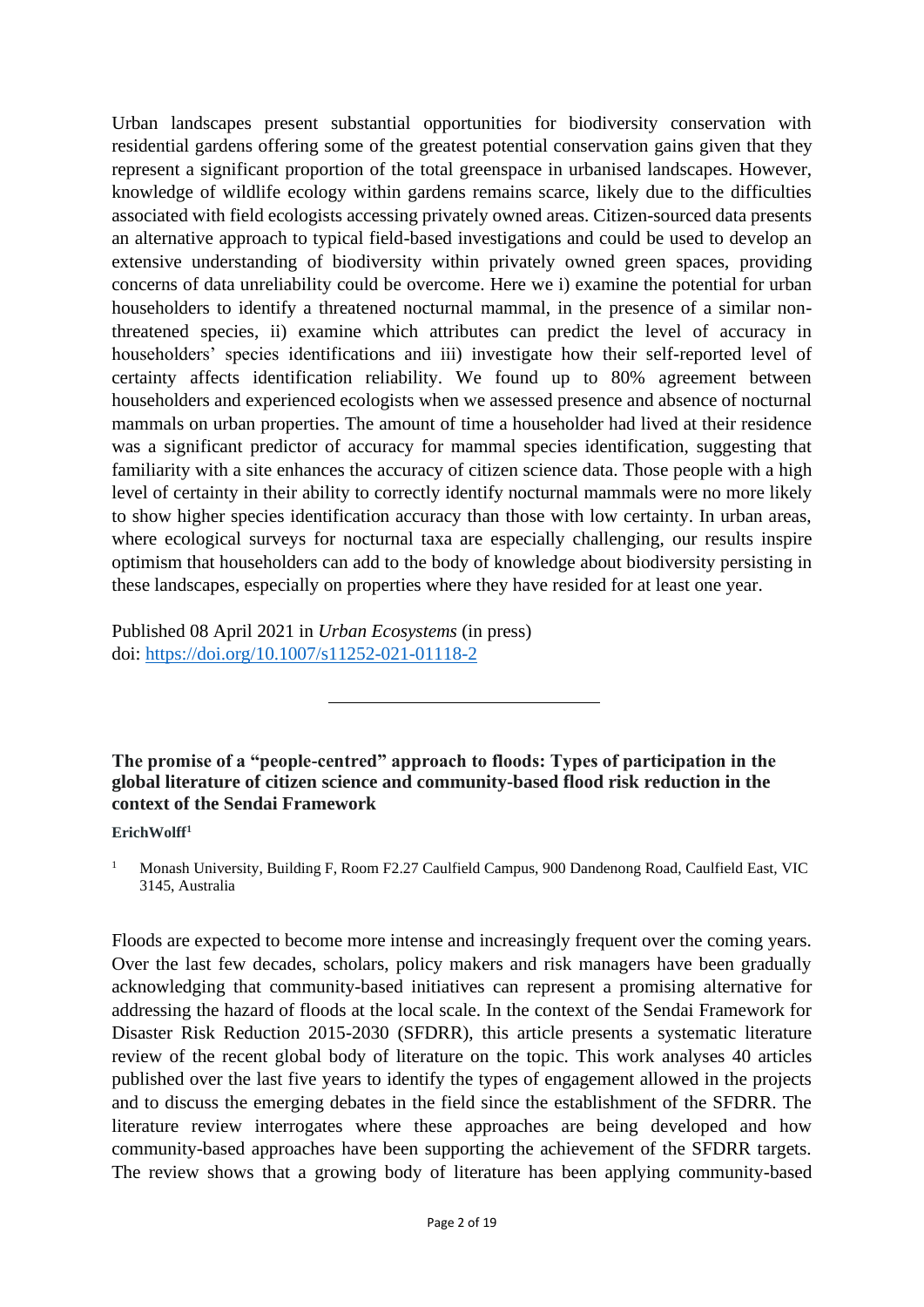disaster risk reduction (CBDRR) and citizen science methods in order to respond to the call for a more people-centred approach towards floods. This call, outlined by the SFDRR, is particularly relevant in the context of vulnerable communities such as the residents of informal settlements, which have historically been disproportionately affected by floods. The article then provides an original contribution to the field by documenting and reflecting on the firsthand findings of a long-term community-based program assessing flood risks conducted within the Revitalising Informal settlements and Their Environments (RISE) program. The article outlines the implementation, operation and initial findings of the project, which involved community-members in the documentation of flood-levels in informal settlements in Suva, Fiji and Makassar, Indonesia between 2018 and 2020. The findings from the case study suggest that approaches involving communities in flood monitoring can, beyond facilitating flood documentation, unlock additional risk reduction benefits such as enhancing social capital and facilitating risk communication. The conclusions highlight that, similar to RISE's flood monitoring project, several other community-based initiatives have been developed all over the world. While these initiatives vary significantly in the degrees of community participation and their methods, most of the literature agrees that these emerging methods are considered particularly promising in terms of improving disaster knowledge and awareness when community members participate in disaster risk reduction. The review of this body of literature, however, indicates that more research is needed to examine how social capital as well as cultural and political aspects can be harnessed and strengthened to play important roles in the response to floods.

Published 09 April 2021 in *Progress in Disaster Science* Vol 10 (Art. 100171) doi:<https://doi.org/10.1016/j.pdisas.2021.100171> (open access)

**Species on the move around the Australian coastline: A continental**‐**scale review of climate**‐**driven species redistribution in marine systems**

**Connor R. Gervais<sup>1</sup> , Curtis Champion2,3 , Gretta T. Pecl4,5**

- <sup>3</sup> Southern Cross University, National Marine Science Centre, Coffs Harbour, NSW, Australia
- 4 Institute for Marine and Antarctic Studies, University of Tasmania, Hobart, Tas, Australia

<sup>5</sup> Centre for Marine Socioecology, University of Tasmania, Hobart, Tas, Australia

Climate‐driven changes in the distribution of species are a pervasive and accelerating impact of climate change, and despite increasing research effort in this rapidly emerging field, much remains unknown or poorly understood. We lack a holistic understanding of patterns and processes at local, regional and global scales, with detailed explorations of range shifts in the southern hemisphere particularly under‐represented. Australian waters encompass the world's third largest marine jurisdiction, extending from tropical to sub‐Antarctic climate zones, and have waters warming at rates twice the global average in the north and two to four times in the south. Here, we report the results of a multi-taxon continent-wide review describing observed and predicted species redistribution around the Australian coastline, and highlight critical gaps in knowledge impeding our understanding of, and response to, these considerable changes.

<sup>&</sup>lt;sup>1</sup> Department of Biological Sciences, Macquarie University, Sydney, NSW, Australia<sup>2</sup>

<sup>&</sup>lt;sup>2</sup> Fisheries Research, NSW Department of Primary Industries, Coffs Harbour, NSW, Australia<br><sup>3</sup> Southern Cross University, National Merine Science Cortre, Coffs Herbour, NSW, Australia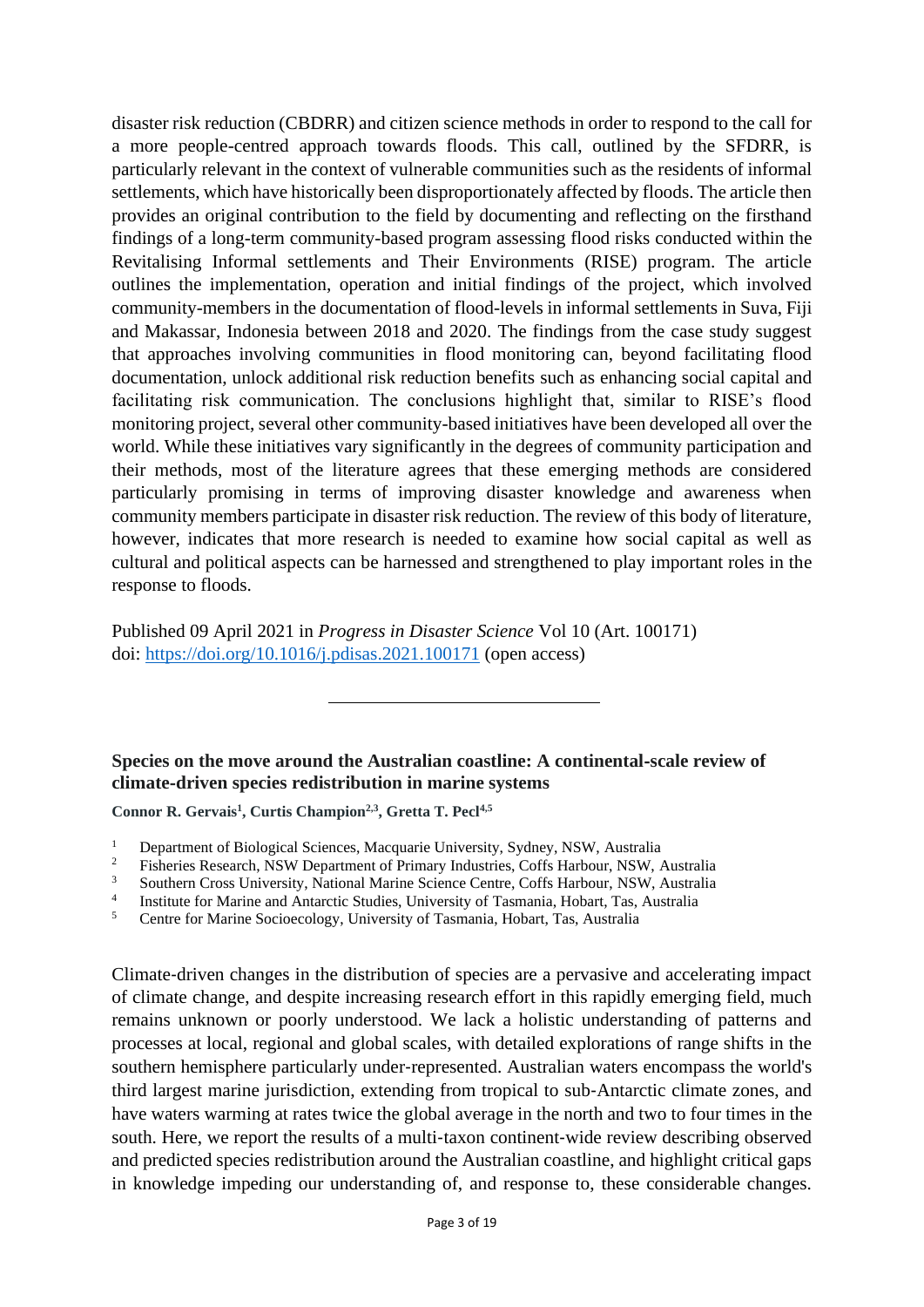Since range shifts were first reported in the region in 2003, 198 species from nine Phyla have been documented shifting their distribution, 87.3% of which are shifting poleward. However, there is little standardization of methods or metrics reported in observed or predicted shifts, and both are hindered by a lack of baseline data. Our results demonstrate the importance of historical data sets and underwater visual surveys, and also highlight that approximately onefifth of studies incorporated citizen science. These findings emphasize the important role the public has had, and can continue to play, in understanding the impact of climate change. Most documented shifts are of coastal fish species in sub‐tropical and temperate systems, while tropical systems in general were poorly explored. Moreover, most distributional changes are only described at the poleward boundary, with few studies considering changes at the warmer, equatorward range limit. Through identifying knowledge gaps and research limitations, this review highlights future opportunities for strategic research effort to improve the representation of Australian marine species and systems in climate‐impact research.

Published 09 April 2021 in *Global Change Biology* (in press) doi:<https://doi.org/10.1111/gcb.15634> (open access)

## **Using citizen science in the photo-identification of adult individuals of an amphibian based on two facial skin features**

**John Gould<sup>1</sup> , John Clulow<sup>1</sup> , Simon Clulow<sup>2</sup>**

- <sup>1</sup> Environmental and Life Sciences, University of Newcastle, Callaghan, NSW, Australia<sup>2</sup> Department of Biological Sciences, Macquarie University, Sydney, NSW, Australia
- <sup>2</sup> Department of Biological Sciences, Macquarie University, Sydney, NSW, Australia

Among amphibians, adults have traditionally been identified in capture-mark-recapture studies using invasive marking techniques with associated ethical, cost and logistical considerations. However, species in this group may be strong candidates for photo-identification based on natural skin features that removes many of these concerns, with this technique opening up opportunities for citizen scientists to be involved in animal monitoring programs. We investigated the feasibility of using citizen science to distinguish between individuals of an Australian anuran (the sandpaper frog, *Lechriodus fletcheri*) based on a visual analysis of their natural skin features. We collected photographs of marked individuals in the field over three breeding seasons using a smartphone device. This photo-database was used to create an online survey to determine how easily members of the general public could photo-match individuals by a comparison of two facial skin features; black banding that runs horizontally above the tympanum and a background array of tubercles present in this region. Survey participants were provided with 30 closed, multiple choice questions in which they were asked to match separate images of a query frog from small image pools of potential candidate matches. Participants were consistently able to match individuals with a low matching error rate (mean  $\pm$  SD of 26  $\pm$  5) despite the relatively low quality of photographs taken from a smartphone device in the field, with most query frogs being matched by a majority of participants (mean  $\pm$  SD of 86.02  $\pm$  9.52%). These features were found to be unique and stable among adult males and females. Thus, photo-identification is likely to be a valid, non-invasive method for capture-markrecapture for *L. fletcheri*, and likely many anurans that display similar facial skin features. This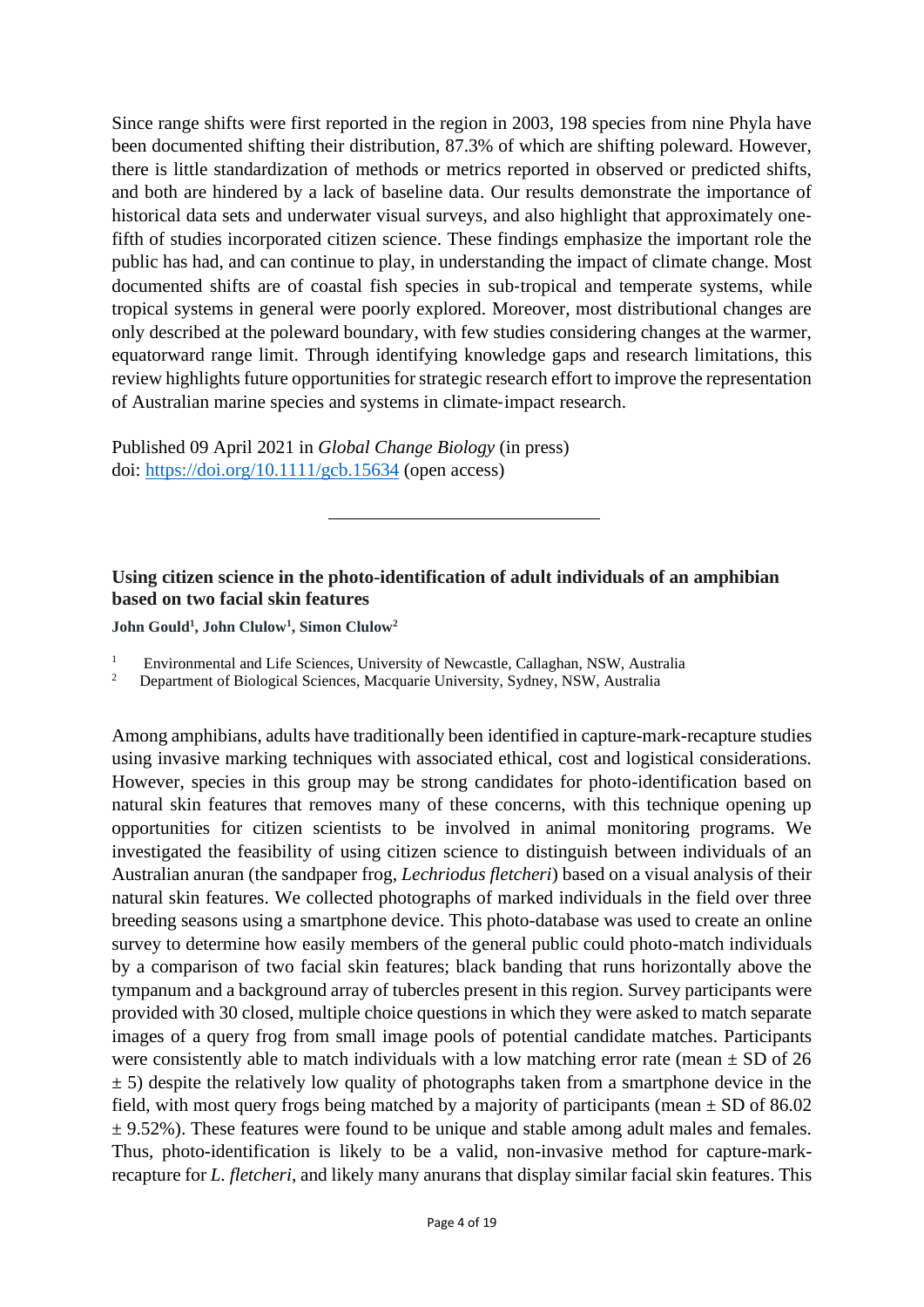may become an important alternative to artificial marking techniques, with the challenges of manual photo-matching reduced by spreading workloads among members of the public that can be recruited online.

Published 09 April 2021 in *Peer J* (Art. e11190) doi: <https://doi.org/10.7717/peerj.11190> (open access)

## **Raising awareness of ciguatera fish poisoning in Australia: a survey of recreational fishers**

**Seger, A<sup>1</sup> and Turnbull, A<sup>1</sup>**

1 Institute for Marine and Antarctic Studies, University of Tasmania, Hobart, Tasmania

Ciguatera fish poisoning is the most frequent seafood related illness in Australia, despite only an estimated 20% of cases being reported to authorities. To raise awareness of ciguatera, SafeFish initiated an awareness campaign that included an online survey of recreational fishermen. The survey aimed to determine current awareness levels, how best to raise these levels and to briefly gauge how much support there was in the recreational fishing community for citizen science projects. Promoted through Facebook, the survey was shared 35 times, received a total of 223 likes and attracted over 90 user comments. Answered by 236 individuals, the survey revealed that individuals were largely aware of ciguatera (90%) and 29 individuals identified as having suffered from ciguatera before (only 59% had their diagnosis confirmed by a health care worker).

Recreational fishers indicated that the currently available information on ciguatera did not meet their needs, particularly in regard to the desired level of detail. The specific areas that respondents were most interested in knowing more about included a list of at-risk fish species; information on poisoning symptoms and treatment options; as well as toxin uptake pathways. As the majority of fishers indicated, this information would be best presented in the form of fact sheets/pamphlets, videos or written articles, while infographics and social media posts were determined to be of mild interest. The preferred way of accessing this type of information was online. Another avenue of engaging with recreational fishers is through citizen science projects, towards which most of the surveyed fishers responded positively. The SafeFish ciguatera awareness campaign will now focus on developing the requested information materials and disseminating them online through the SafeFish website and the Northern Territory Fisheries Department, as well as the social media and recreational fishing networks originally used to recruit survey participants.

Published 31 March 2021 in University of Tasmania Digital Repository Website: <http://ecite.utas.edu.au/143786> (access by request)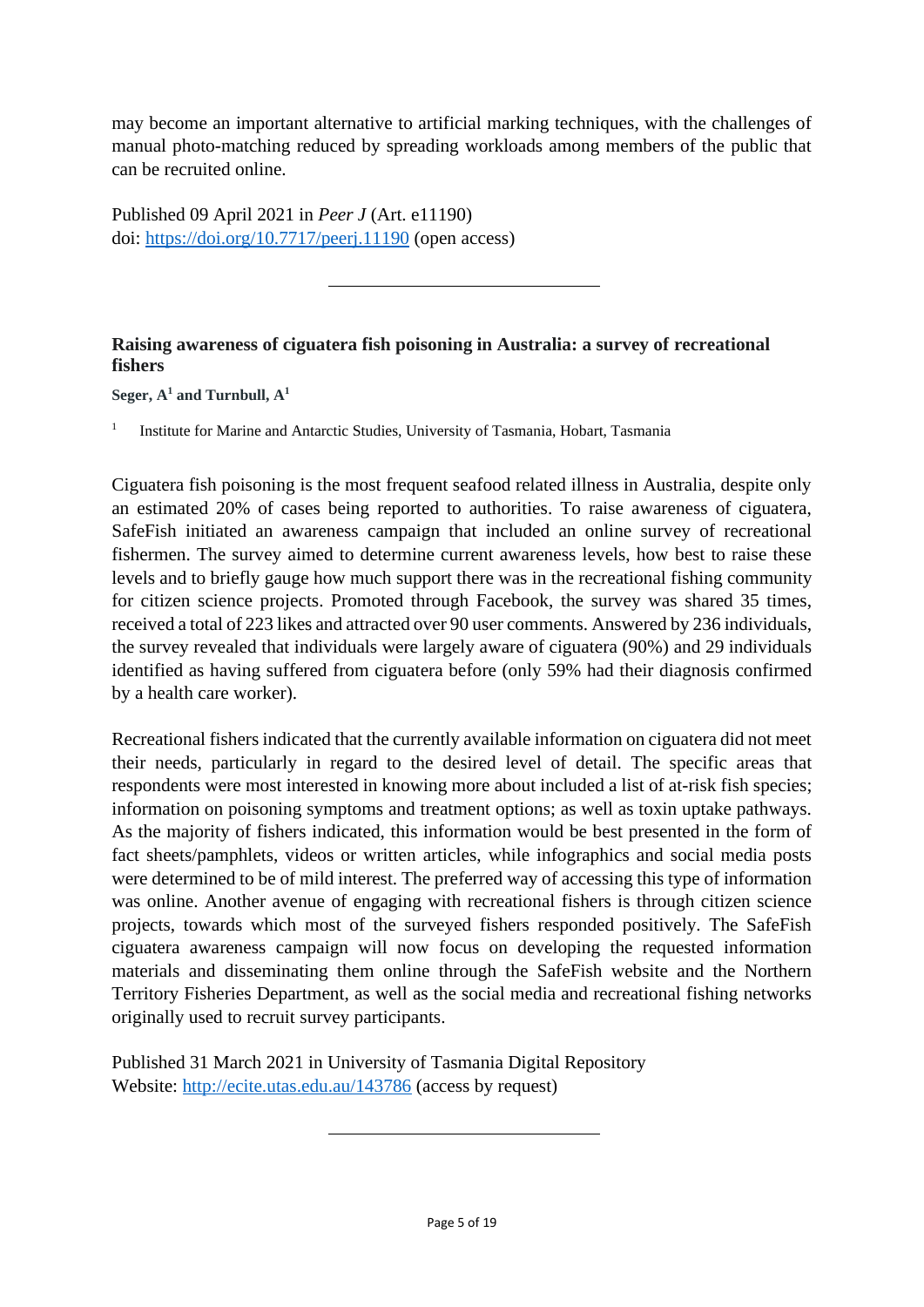#### **Quantification and exposure assessment of microplastics in Australian indoor house dust**

**Neda Sharifi Soltani<sup>1</sup> , Mark Patrick Taylor<sup>1</sup> , Scott Paton Wilson<sup>1</sup>**

1. Department of Earth and Environmental Sciences, Faculty of Science & Engineering, Macquarie University, Sydney, NSW, 2109, Australia

Limited attention has been given to the presence of MPs in the atmospheric environment, particularly in indoor environments where people spend about 90% of their time. This study quantitatively assesses the prevalence, source and type of MPs in Australian homes with the goal of evaluating human health exposure potential. Thirty-two airborne indoor deposited dust samples were collected in glass Petri dishes from Sydney (Australia) homes, over a one-month period in 2019. Participants completed a questionnaire on their household characteristics. Samples were analysed using a stereomicroscope, a fluorescent microscope and micro-Fourier transform infrared (FTIR) spectroscopy for their colour, size, shape and composition. Inhalation and ingestion rates were modelled using US EPA exposure factors. Microplastic fibre deposition rates ranged from 22 to 6169 fibres/m2/day. Deposited dust comprised 99% fibres. The highest proportion of fibres (19%) were 200–400 μm in length. The majority were natural (42%); 18% were transformed natural-based fibres; and 39% were petrochemical based. A significant difference was observed between the deposition rate and the main floor covering (p-value <0.05). Polyethylene, polyester, polyamide, polyacrylic, and polystyrene fibres were found in higher abundance in homes with carpet as the main floor covering. Where carpet was absent, polyvinyl fibres were the most dominant petrochemical fibre type, indicating the role of flooring materials (e.g. wood varnishes) in determining MP composition. Vacuum cleaner use was significantly related to MP deposition rates (p-value <0.05). MP ingestion rates peaked at 6.1 mg/kg-Bw/year for ages 1–6, falling to a minimum of 0.5 mg/kg-Bw/year in >20 years age group. Mean inhaled MP weight and count was determined to be 0.2±0.07 mg/kg-Bw/year and 12891±4472 fibres/year. Greatest inhalation intake rates were for the <0.5-yr age group, at 0.31 mg/kg-Bw/year. The study data reveal that MPs are prevalent in Australian homes and that the greatest risk of exposure resides with young children. Notwithstanding the limited number of global studies and the different methods used to measure MPs, this study indicates Australian deposition and inhalation rates are at the lower end of the exposure spectrum.

Published 01 April 2021 in *Environmental Pollution* (Vol 283: 117064) doi:<https://doi.org/10.1016/j.envpol.2021.117064>

**Ecosystem type drives tea litter decomposition and associated prokaryotic microbiome communities in freshwater and coastal wetlands at a continental scale**

**Stacey Trevathan-Tackett<sup>a</sup> , Sebastian Kepfer-Rojas<sup>b</sup> , Aschwin Engelen<sup>c</sup> , Paul York<sup>d</sup> , Anne Ola<sup>e</sup> , Jinquan Lifg , Jeffrey Kelleway<sup>h</sup> , Kristin Jinks<sup>i</sup> , Emma Jackson<sup>j</sup> , Maria Fernanda Adame<sup>k</sup> , Elise Pendall<sup>f</sup> , Catherine Lovelock<sup>e</sup> , Rod Connolly<sup>i</sup> , Anne Watson<sup>l</sup> , Inger Visby<sup>m</sup>, Allison Trethowan<sup>n</sup> , BenTaylor<sup>o</sup> , Tessa Roberts<sup>o</sup> , Jane Petch<sup>p</sup> , Lachlan Farrington<sup>o</sup> , Ika Djukic<sup>q</sup> , Peter Macreadie<sup>a</sup>**

Deakin University, Centre for Integrative Ecology, School of Life and Environmental Sciences, 221 Burwood Hwy, Burwood, VIC 3125, Australia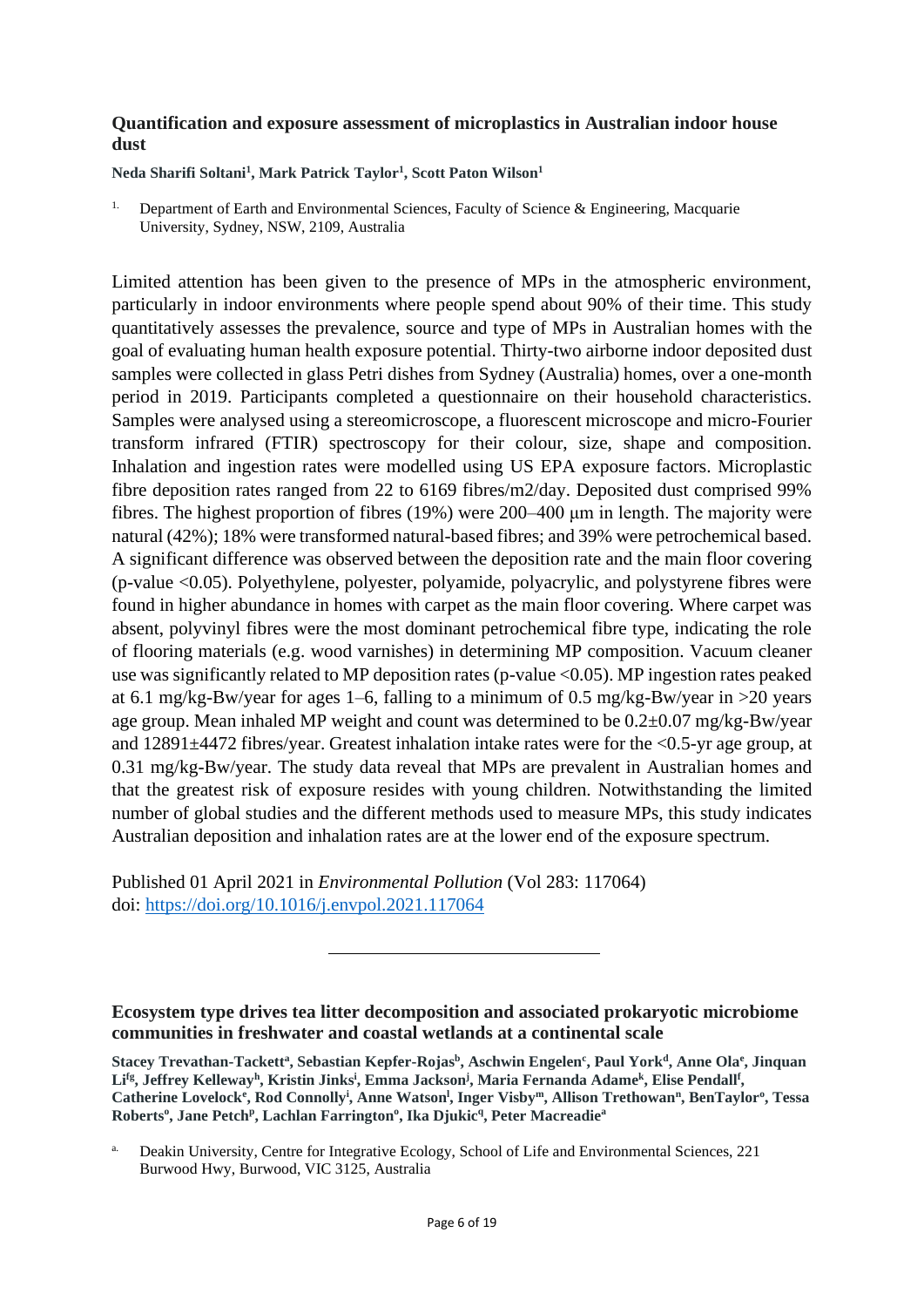- <sup>b.</sup> Department of Geosciences and Natural Resource Management, University of Copenhagen, Rolighedsvej 23, 1958 Frederiksberg, Denmark
- <sup>c.</sup> Centre for Marine Sciences (CCMAR), University of Algarve, Campus de Gambelas, 8005-139 Faro, Portugal
- d. James Cook University, Centre for Tropical Water and Aquatic Ecosystem Research (TropWATER), Cairns, Queensland 4870, Australia
- <sup>e.</sup> The University of Queensland, School of Biological Sciences, St. Lucia, Queensland 4072, Australia<br>La Hourlochury Institute for the Environment Western Sydney University, Bonith, NSW 2751, Australia
- f. Hawkesbury Institute for the Environment, Western Sydney University, Penrith, NSW 2751, Australia
- <sup>g.</sup> National Observations and Research Station for Wetland Ecosystems of the Yangtze Estuary, Ministry of Education Key Laboratory for Biodiversity Science and Ecological Engineering, School of Life Sciences, Fudan University, Shanghai 200438, China
- h. School of Earth, Atmospheric and Life Sciences, GeoQuEST Research Centre, University of Wollongong, Wollongong, NSW 2522, Australia
- i. Coastal and Marine Research Centre, Australian Rivers Institute, School of Environment and Science, Griffith University, Gold Coast, Queensland 4222, Australia
- <sup>j.</sup> Coastal Marine Ecosystems Research Centre, CQUniversity, Gladstone, QLD 4680, Australia
- <sup>k.</sup> Australian Rivers Institute, Griffith University, Nathan, QLD 4111, Australia
- l. School of Natural Sciences, University of Tasmania, Sandy Bay, TAS 7005, Australia
- m. Derwent Estuary Program, 24 Davey St Hobart, TAS 7001, Australia
- <sup>n.</sup> RiverConnect Greater Shepparton City Council, Shepparton, VIC 3630, Australia
- Nature Glenelg Trust, PO Box 2177, Mt Gambier, SA 5290, Australia
- p. Melbourne Water, South East Regional Office, Worsley Road, Bangholme, VIC 3175, Australia
- <sup>q.</sup> Swiss Federal Institute for Forest, Snow and Landscape Research WSL, Birmensdorf, Switzerland

Wetland ecosystems are critical to the regulation of the global carbon cycle, and there is a high demand for data to improve carbon sequestration and emission models and predictions. Decomposition of plant litter is an important component of ecosystem carbon cycling, yet a lack of knowledge on decay rates in wetlands is an impediment to predicting carbon preservation. Here, we aim to fill this knowledge gap by quantifying the decomposition of standardised green and rooibos tea litter over one year within freshwater and coastal wetland soils across four climates in Australia. We also captured changes in the prokaryotic members of the tea-associated microbiome during this process. Ecosystem type drove differences in tea decay rates and prokaryotic microbiome community composition. Decomposition rates were up to 2-fold higher in mangrove and seagrass soils compared to freshwater wetlands and tidal marshes, in part due to greater leaching-related mass loss. For tidal marshes and freshwater wetlands, the warmer climates had 7–16% less mass remaining compared to temperate climates after a year of decomposition. The prokaryotic microbiome community composition was significantly different between substrate types and sampling times within and across ecosystem types. Microbial indicator analyses suggested putative metabolic pathways common across ecosystems were used to breakdown the tea litter, including increased presence of putative methylotrophs and sulphur oxidisers linked to the introduction of oxygen by root in-growth over the incubation period. Structural equation modelling analyses further highlighted the importance of incubation time on tea decomposition and prokaryotic microbiome community succession, particularly for rooibos tea that experienced a greater proportion of mass loss between three and twelve months compared to green tea. These results provide insights into ecosystem-level attributes that affect both the abiotic and biotic controls of belowground wetland carbon turnover at a continental scale, while also highlighting new decay dynamics for tea litter decomposing under longer incubations.

Published 29 March 2021 in *Science of the Total Environment* (Vol 782: 146819) doi:<https://doi.org/10.1016/j.scitotenv.2021.146819>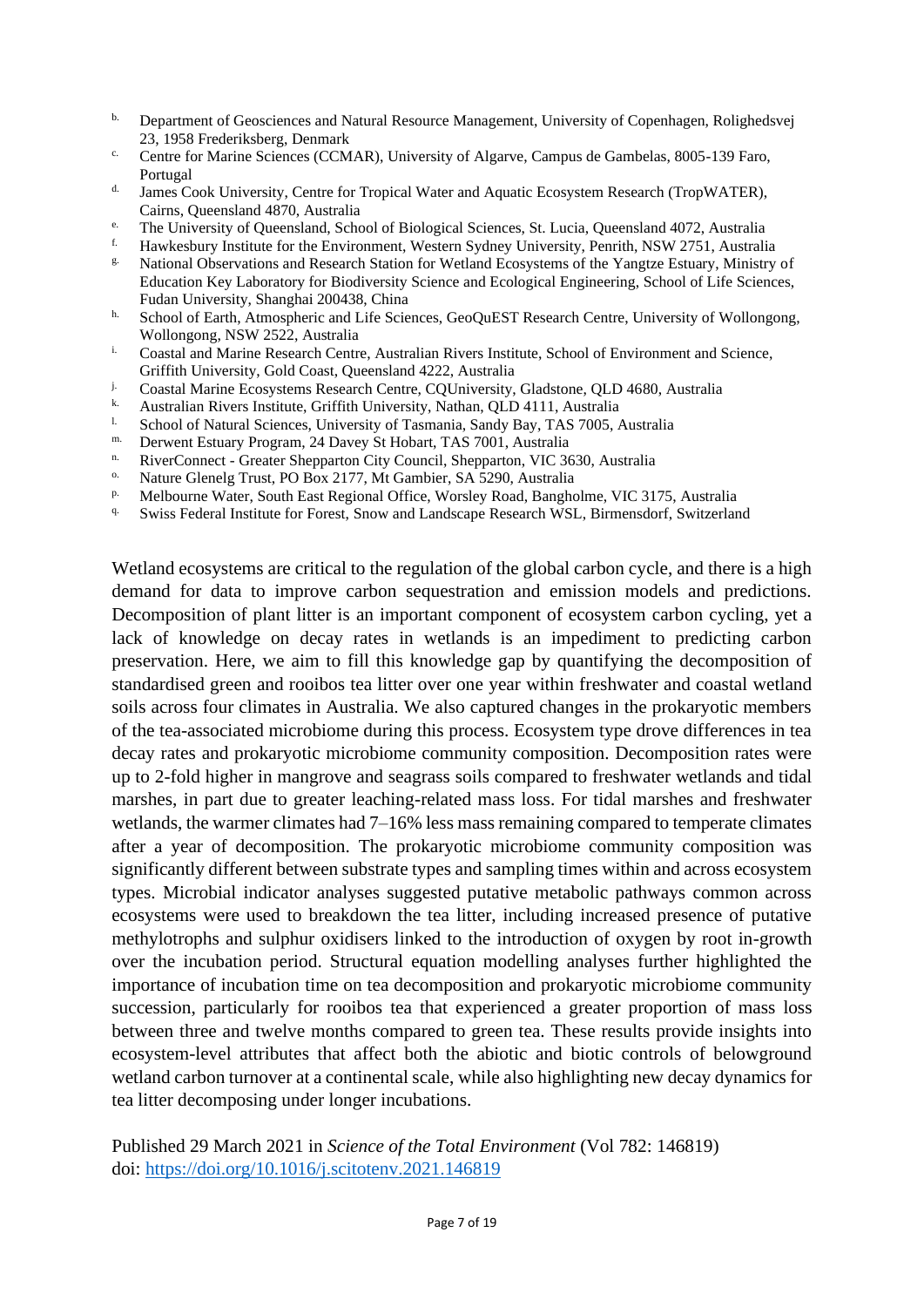## **Combining cameras and citizen science to define the distribution and behaviour of dingoes and foxes in New South Wales**

**Daniel Lunney ; Indrie Sonawane ; Ian Shannon ; Ben Hope ; Mathew S. Crowther**

We used two survey methods - citizen science for private land and cameras for protected areas - to map the distribution of dingoes/wild dogs and foxes in NSW. Dingo/wild dog records were mostly confined to the east coast and ranges, with scattered locations in western NSW. This contrasts to the distribution of foxes, in which occupancy was high across most of the state. Data from 200 WildCount camera sites within protected areas also showed marked differences in the distribution of the two canid species. At the scale of the state, dingoes/wild dogs are uncommon, with the greatest concentration being in the north-east of the state, as well as a marked presence in the south-east. Foxes are common and widespread within protected areas, but less common in the north-east of the state. The camera data also indicated that feral cats are widespread within protected areas. The second aim of our study was to examine the WildCount data for behavioural patterns of the canid species. Foxes and dingoes/wild dogs significantly separated within two sub-formations of dry sclerophyll forest based on the Keith (2004) classification of NSW vegetation. From species pairwise interactions at sites, we found only limited evidence for significant interactions, and then only for the co-occurrence of foxrabbit and fox-swamp wallaby, but no avoidance for any of the predators with each other. Camera records of the time of day of being active showed little effect of the presence of dingoes/wild dogs on the times of activity of foxes, but foxes curtailed the activity times of dingoes/wild dogs. From the analysis of inter-animal times at sites where both canids were recorded, there was little difference between the time since the other species was present. Thus, there was no evidence that dingoes/wild dogs or foxes inhibit the other from being at a site. We concluded that at the landscape level, both vegetation type and land tenure play a role in the interactions between dingoes/wild dogs and foxes. We also concluded that citizen science and cameras are complementary, not alternative techniques, especially as they sample different land tenures, and that cameras in protected areas and occupancy from citizen science have produced higher resolution maps and behaviour patterns than have been previously available. We can confirm that foxes are a ubiquitous threat throughout NSW, whereas dingoes/wild dogs are concentrated into a much smaller area of eastern, particularly north-eastern, NSW.

Published 22 April 2021 in *Australian Zoologist* (in press) doi:<https://doi.org/10.7882/AZ.2021.012>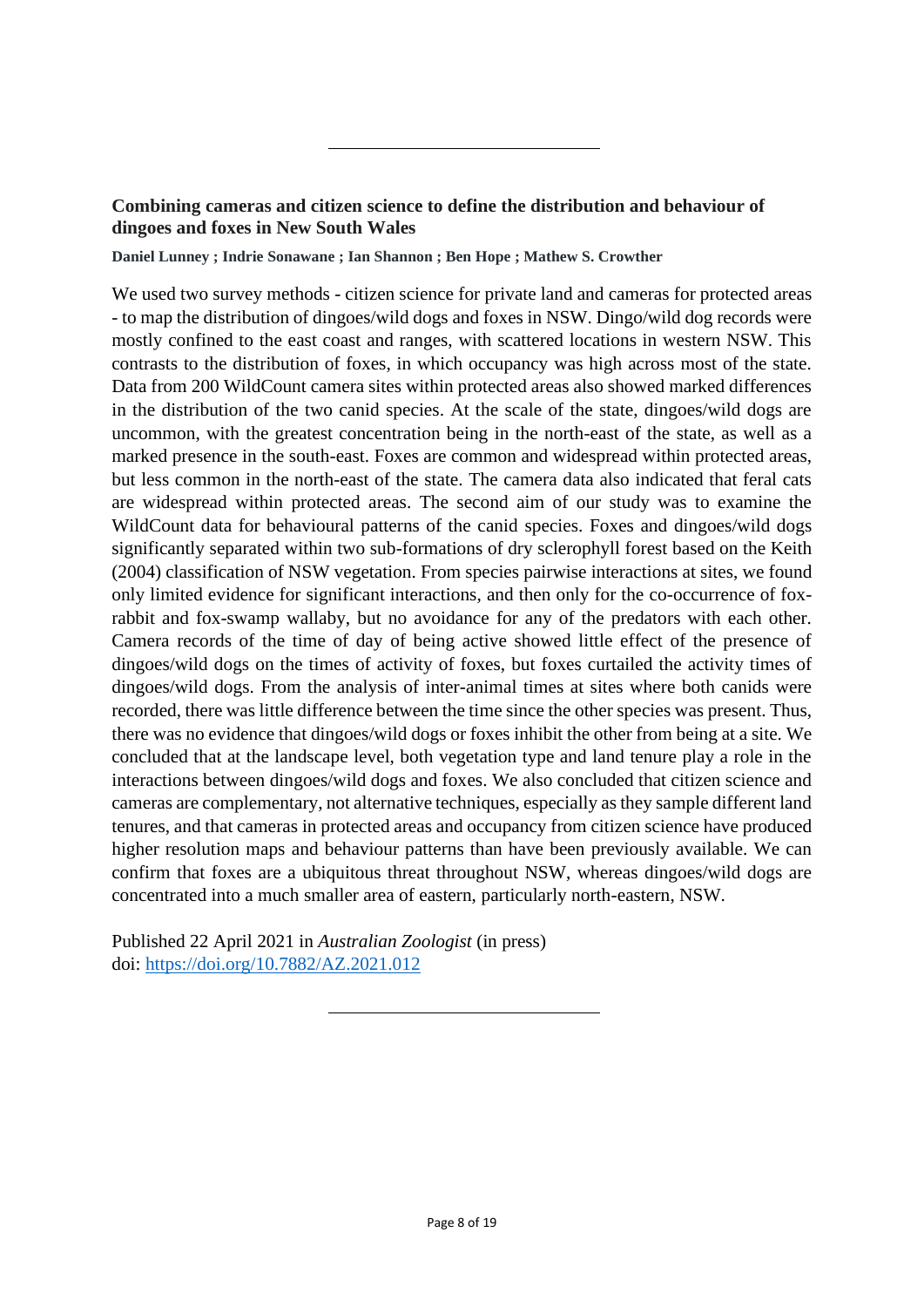#### **A citizen science approach to identifying trace metal contamination risks in urban gardens**

Mark Patrick Taylor<sup>a</sup>, Cynthia F. Isley<sup>a</sup>, Kara L. Fry<sup>a</sup>, Xiaochi Liu<sup>a,c</sup>, Max M. Gillings<sup>a</sup>, Marek Rouillon<sup>a</sup>, **Neda S. Soltani<sup>a</sup> , Damian B. Gore<sup>a</sup> , Gabriel M. Filippelli<sup>b</sup>**

- <sup>a.</sup> Department of Earth and Environmental Sciences, Faculty of Science and Engineering, Macquarie University, Sydney, New South Wales 2109, Australia
- <sup>b.</sup> Department of Earth Sciences and Center for Urban Health, Indiana University Purdue University Indianapolis, Indianapolis, IN, USA
- c. School of Information Engineering, China University of Geosciences, Beijing 100083, China

We launched the VegeSafe program in 2013 to assist Australians concerned about exposure to contaminants in their soils and gardens. VegeSafe analyses garden soils provided by citizens for trace metals at our laboratory at little to no cost, with easy-to-follow guidance on any intervention required. The response was overwhelming—Australians submitted 17,256 soils from 3,609 homes, and in turn VegeSafe researchers now have unparalleled household-scale data, providing new insights into urban trace metal contamination. The results are sobering, with 35% of homes, particularly those that are older, painted and located in inner cities having soils above the Australian residential guideline (300 mg/kg) for the neurotoxic trace metal lead (Pb). Exposure pathway, blood Pb concentration and vegetable uptake modelling showed the communities in these locations were most at risk. VegeSafe is transformative: 94% of participants better understood contaminants, 83% felt safer in their home environment and 40% undertook remedial action based on their results. The two-way nature of this program enables education of citizens about environmental contaminants, advances public health, and delivers impactful science.

Published 13 April 2021 in *Environmental International*, Vol 155: 106582 doi:<https://doi.org/10.1016/j.envint.2021.106582> (Open Access)

#### **If I fits I sits: A citizen science investigation into illusory contour susceptibility in domestic cats (Felis silvestris catus)**

**Gabriella E. Smithab , Philippe A. Chouinard<sup>c</sup> , Sarah-Elizabeth Byosiereab**

- <sup>b.</sup> Thinking Dog Center, Department of Psychology, Hunter College, City University of New York, United **States**
- c. School of Psychology and Public Health, La Trobe University, Australia

A well-known phenomenon to cat owners is the tendency of their cats to sit in enclosed spaces such as boxes, laundry baskets, and even shape outlines taped on the floor. This investigative study asks whether domestic cats (Felis silvestris catus) are also susceptible to sitting in enclosures that are illusory in nature, utilizing cats' attraction to box-like spaces to assess their perception of the Kanizsa square visual illusion. Carried out during the COVID-19 pandemic, this study randomly assigned citizen science participants Booklets of six randomized, counterbalanced daily stimuli to print out, prepare, and place on the floor in pairs. Owners

<sup>&</sup>lt;sup>a.</sup> Animal Behavior and Conservation Program, Department of Psychology, Hunter College, City University of New York, United States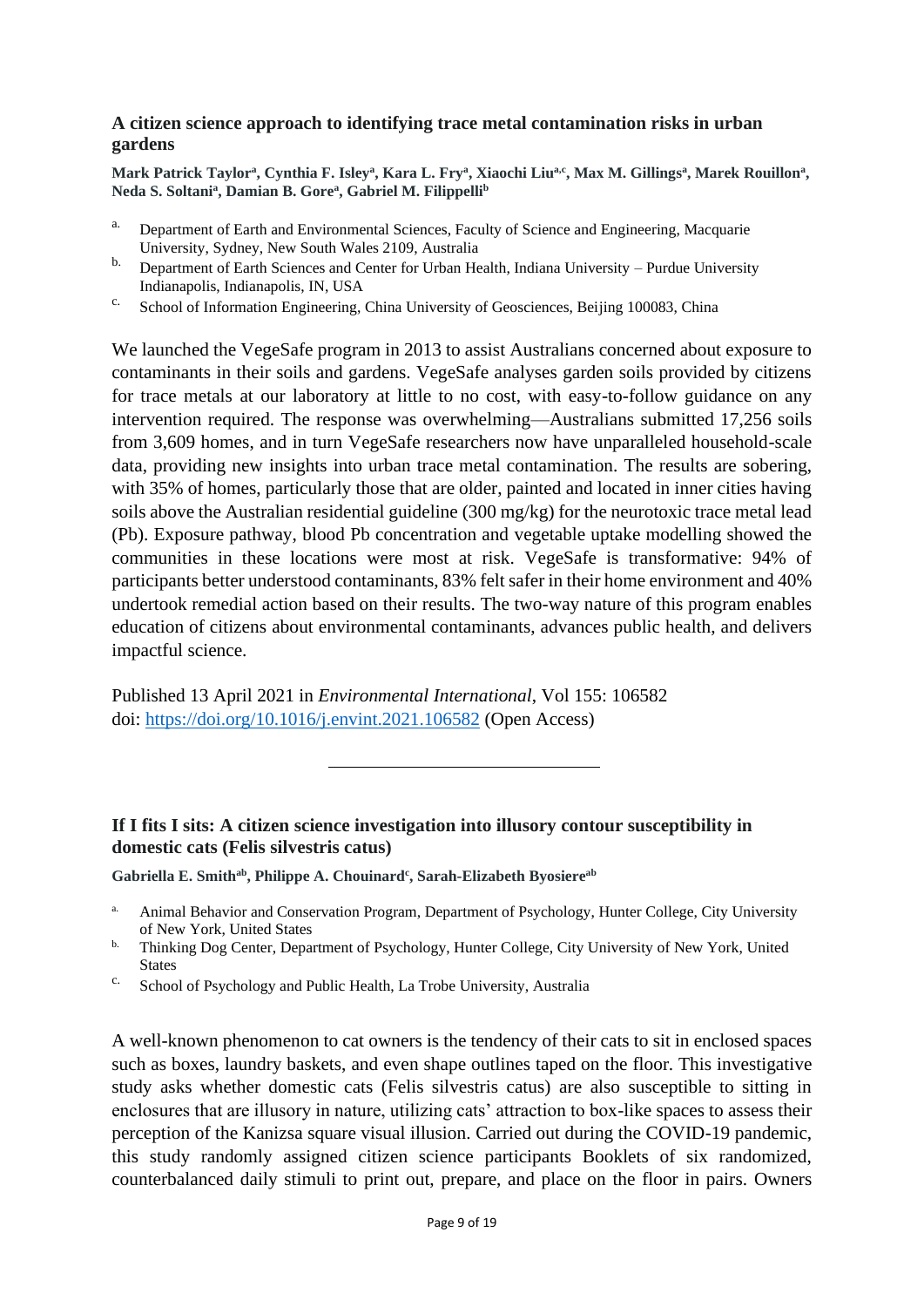observed and videorecorded their cats' behavior with the stimuli and reported findings from home over the course of the six daily trials. This study ultimately reached over 500 pet cats and cat owners, and of those, 30 completed all of the study's trials. Of these, nine cat subjects selected at least one stimulus by sitting within the contours (illusory or otherwise) with all limbs for at least three seconds. This study revealed that cats selected the Kanizsa illusion just as often as the square and more often than the control, indicating that domestic cats may treat the subjective Kanizsa contours as they do real contours. Given the drawbacks of citizen science projects such as participant attrition, future research would benefit from replicating this study in controlled settings. To the best of our knowledge, this investigation is the first of its kind in three regards: a citizen science study of cat cognition; a formal examination into cats' attraction to 2D rather than 3D enclosures; and study into cats' susceptibility to illusory contours in an ecologically relevant paradigm. This study demonstrates the potential of more ecologically valid study of pet cats, and more broadly provides an interesting new perspective into cat visual perception research.

Published 30 April 2021 in Applied Animal Behaviour Science, Vol 240: 105338 doi:<https://doi.org/10.1016/j.applanim.2021.105338>

## **Engaging with Nature Sounds & Citizen Science by Designing for Creative & Contextual Audio Encounters**

**Jessica L. Oliver<sup>a</sup> , Selen Turkay<sup>a</sup> , Margot Brereton<sup>a</sup> , David M. Watson<sup>b</sup> , & Paul Roe<sup>a</sup>**

- a. Queensland University of Technology
- b. Charles Sturt University

Wildlife calls are the best witnesses to the health of ecosystems, if only we know how to listen to them. Efforts to understand and inform restoration of healthy ecosystems with environmental audio recordings languish from insufficient tools to learn and identify sounds in recordings. To address this problem, we designed and playtested the Bristle Whistle Challenge prototype with ten players. We explored how to design delightful interactions with audio for gaining awareness of nature sounds and supporting wildlife conservation through citizen science. We found that rather than presenting audio alone, it was necessary to connect sounds to other senses and experiences in creative ways to impart meaning and enhance engagement. We offer recommendations to design creative and contextual interactions with media to build awareness of nature's wonders. We call for greater efforts in interaction design to engage people with nature, which is the key to turning around our environmental crisis.

Published May 2021 in CHI '21: Proceedings of the 2021 CHI Conference on Human Factors in Computing Systems Article No.: 567 Pages 1–14 doi:<https://doi.org/10.1145/3411764.3445390> (Open Access)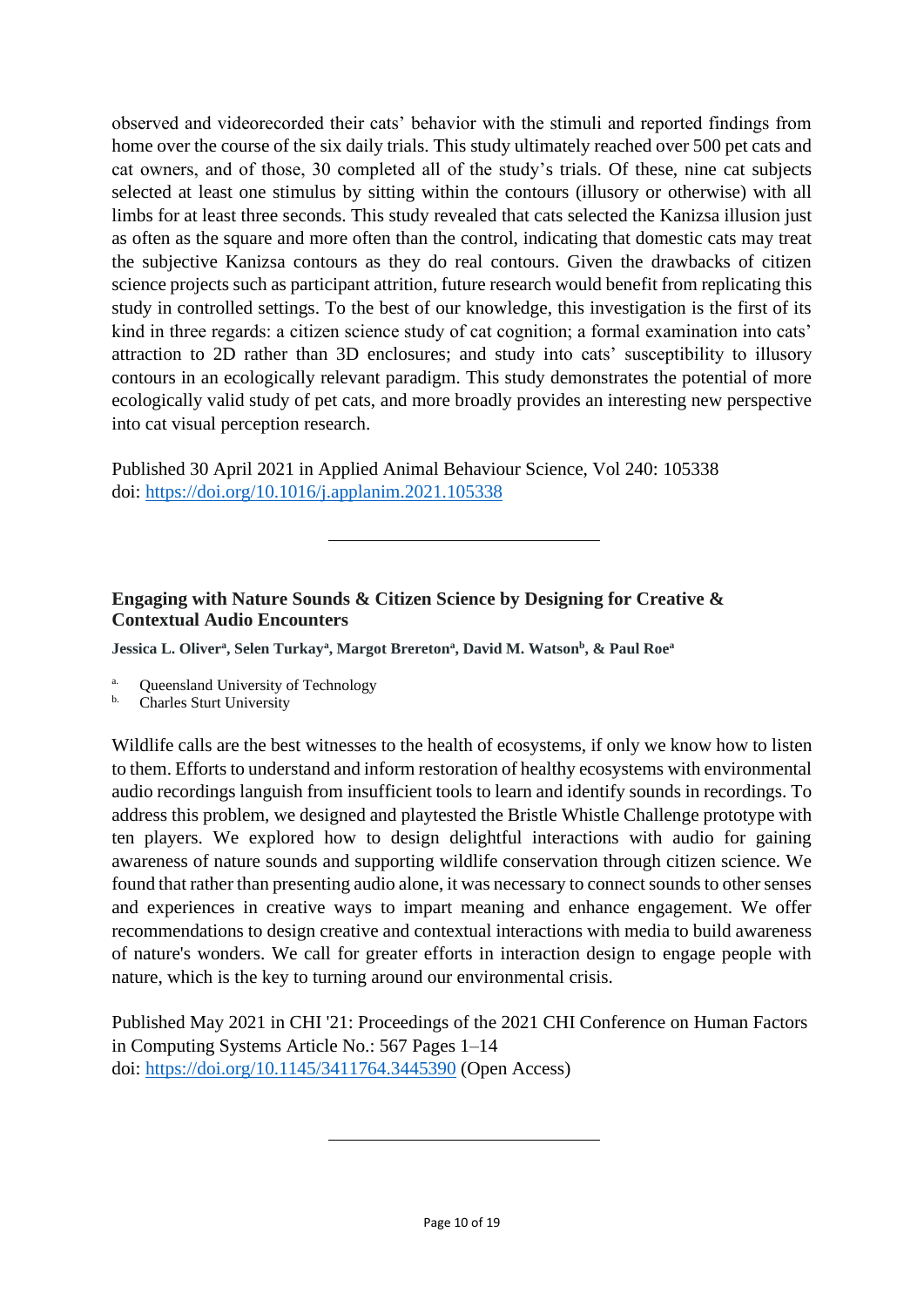#### **EchidnaCSI – Improving monitoring of a cryptic species at continental scale using Citizen Science**

**Alan Stenhouse<sup>a</sup> , Tahlia Perryab , Frank Grütznerab , Megan Lewisab , Lian PinKoh<sup>c</sup>**

- <sup>a.</sup> School of Biological Sciences, University of Adelaide, Adelaide, SA 5005, Australia
- <sup>b.</sup> The Environment Institute, University of Adelaide, Adelaide, SA 5005, Australia
- <sup>c.</sup> Department of Biological Sciences, National University of Singapore, Singapore, Singapore

Short-beaked echidna (Tachyglossus aculeatus) are a cryptic and iconic monotreme found throughout the continent of Australia. Despite observational records spanning many years aggregated in national and state biodiversity databases, the spatial and temporal intensity of sightings is limited. Although the species is of least conservation concern at the global level, a subspecies has been declared endangered on Kangaroo Island in South Australia. We need better population data over the whole continent to inform this species' conservation management. To increase the temporal and spatial resolution of observations which may be used for more accurate population assessments, we developed a mobile app for citizen scientists to easily record echidna sightings and improve the quantity, quality and distribution of data collected for monitoring this species. EchidnaCSI is a free, cross-platform (Android & iOS), open-source app that we developed to collect echidna observational data around Australia. EchidnaCSI has been in use since September 2017 and uses mobile phone sensors to transparently and automatically record metadata, such as species observation location and time and GPS location precision. We examine differences in spatial coverage between these observations and those in existing data repositories in the Atlas of Living Australia and state biodiversity databases, especially in relation to observations in protected areas and to an index of remoteness and accessibility. EchidnaCSI has contributed over 8000 echidna observations from around Australia, more than recorded in all state systems combined, with similar spatial distribution. Although coverage was more limited in some protected areas than the reference data sources, numbers of observations in all remote areas were greater than the reference scientific data except for very remote regions. EchidnaCSI has improved the spatial and temporal intensity of observations for this iconic species and provides a complement to scientific surveys, which might usefully focus on highly protected areas and very remote regions.

Published 9 May 2021 in *Global Ecology and Conservation*, Vol 28: e10626 doi:<https://doi.org/10.1016/j.gecco.2021.e01626> (Open Access)

#### **Species' traits drive amphibian tolerance to anthropogenic habitat modification**

**Gracie Liuab, Jodi J. L. Rowleyab, Richard T. Kingsford<sup>a</sup> , Corey T. Callaghan<sup>a</sup>**

- Centre for Ecosystem Science, School of Biological, Earth and Environmental Sciences, UNSW Sydney, Sydney, NSW, Australia
- b. Australian Museum Research Institute, Australian Museum, Sydney, NSW, Australia

Anthropogenic habitat modification is accelerating, threatening the world's biodiversity. Understanding species' responses to anthropogenic modification is vital for halting species'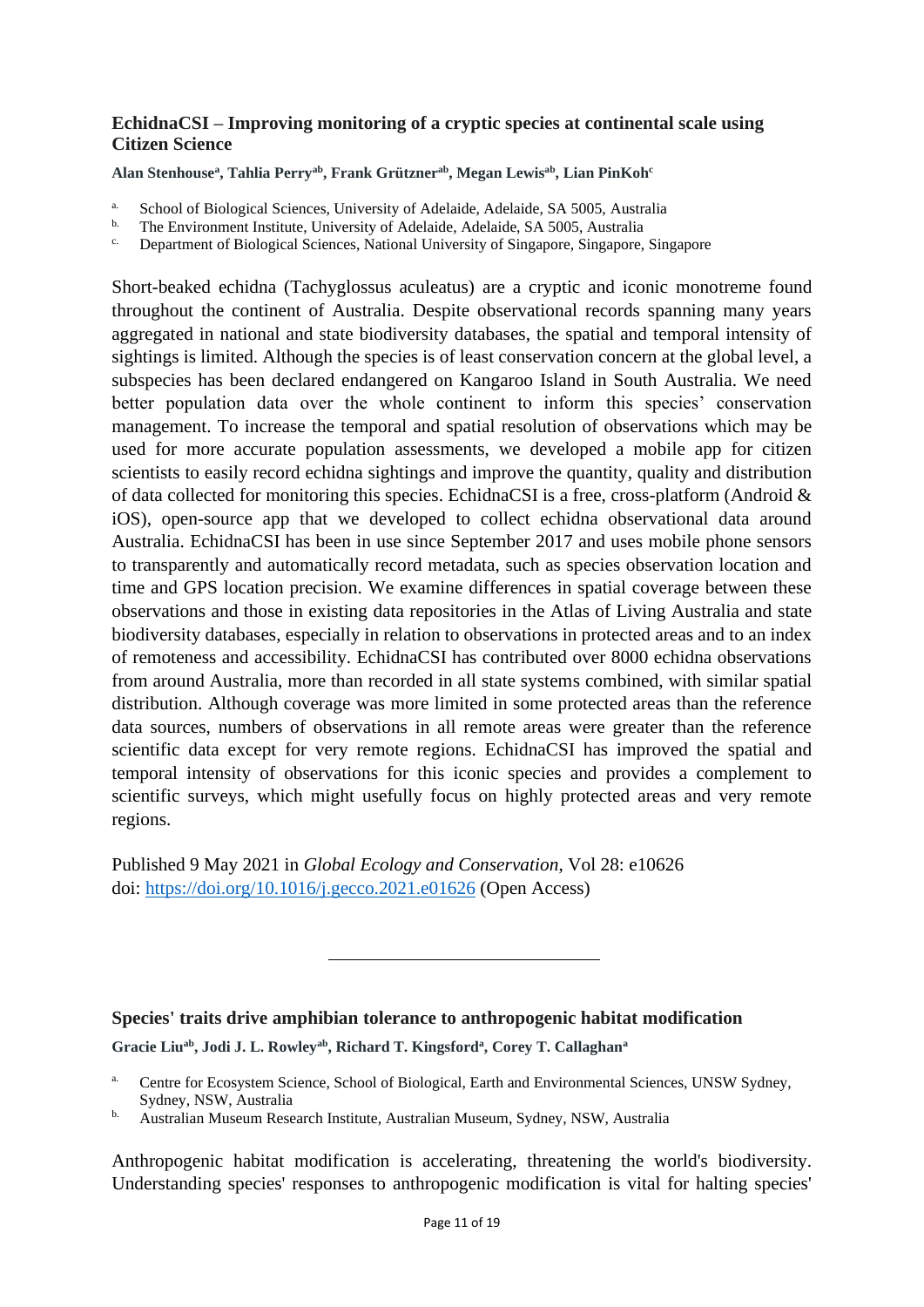declines. However, this information is lacking for globally threatened amphibians, informed primarily by small community-level studies. We integrated >126,000 verified citizen science observations of frogs, with a global continuous measure of anthropogenic habitat modification for a continental scale analysis of the effects of habitat modification on frogs. We derived a modification tolerance index—accounting for anthropogenic stressors such as human habitation, agriculture, transport and energy production—for 87 species (36% of all Australian frog species). We used this index to quantify and rank each species' tolerance of anthropogenic habitat modification, then compiled traits of all the frog species and assessed how well these equipped species to tolerate modified habitats. Most of Australia's frog species examined were adversely affected by habitat modification. Habitat specialists and species with large geographic range sizes were the least tolerant of habitat modification. Call dominant frequency, body size, clutch type and calling position (i.e. from vegetation) were also related to tolerance of habitat modification. There is an urgent need for improved consideration of anthropogenic impacts and improved conservation measures to ensure the long-term persistence of frog populations, particularly focused on specialists and species identified as intolerant of modified habitats.

Published 3 May 2021 in *Global Change Biology* (in press) doi:<https://doi.org/10.1111/gcb.15623>

**Ecological insights into a charismatic bird using different citizen science approaches Matthew J. Hall<sup>a</sup> , John M. Martina,b, Alicia L. Burnsa,b, Dieter F. Hochuli<sup>a</sup>**

Citizen science projects provide valuable ecological data owing to their capacity to collect a wide variety of data at scales that would be difficult to achieve through traditional methods. A trade-off exists between the complexity of data collected and participation, with projects typically falling into a continuum between documenting the presence of species at a location, through to the collection of detailed ecological data using complex protocols. Researchers must balance an approach that suits their aims with maximising participation. However, the ability of different citizen science approaches to collected detailed ecological data for a target species is poorly understood. We compared the number of participants and amount of data collected from the three projects to explore different citizen science approaches for focal species research. We examine data for the Australian brush-turkey (Alectura lathami) from two open survey citizen science projects and one focal species project: iNaturalist, eBird and BrushTurkeys. Over a period of 18 months, eBird recorded the greatest number of participants  $(n = 1861)$  and presence records of brush-turkeys  $(n = 17810)$ . Across the three projects participation varied significantly with an average of 1.95 (range  $= 1-65$ ), 9.6 (range  $= 1-389$ ) and 4.7 (range  $= 1-331$ ) reports per citizen scientist, respectively. The targeted BrushTurkeys project collected specific ecological data including counts, sex and behaviours in a higher proportion of sightings and recorded the largest number of nest mound reports compared with

<sup>&</sup>lt;sup>a.</sup> School of Life and Environmental Sciences, The University of Sydney, Camperdown, New South Wales, 2006 Australia

<sup>&</sup>lt;sup>b.</sup> Institute of Science and Learning, Taronga Conservation Society Australia, Mosman, New South Wales, Australia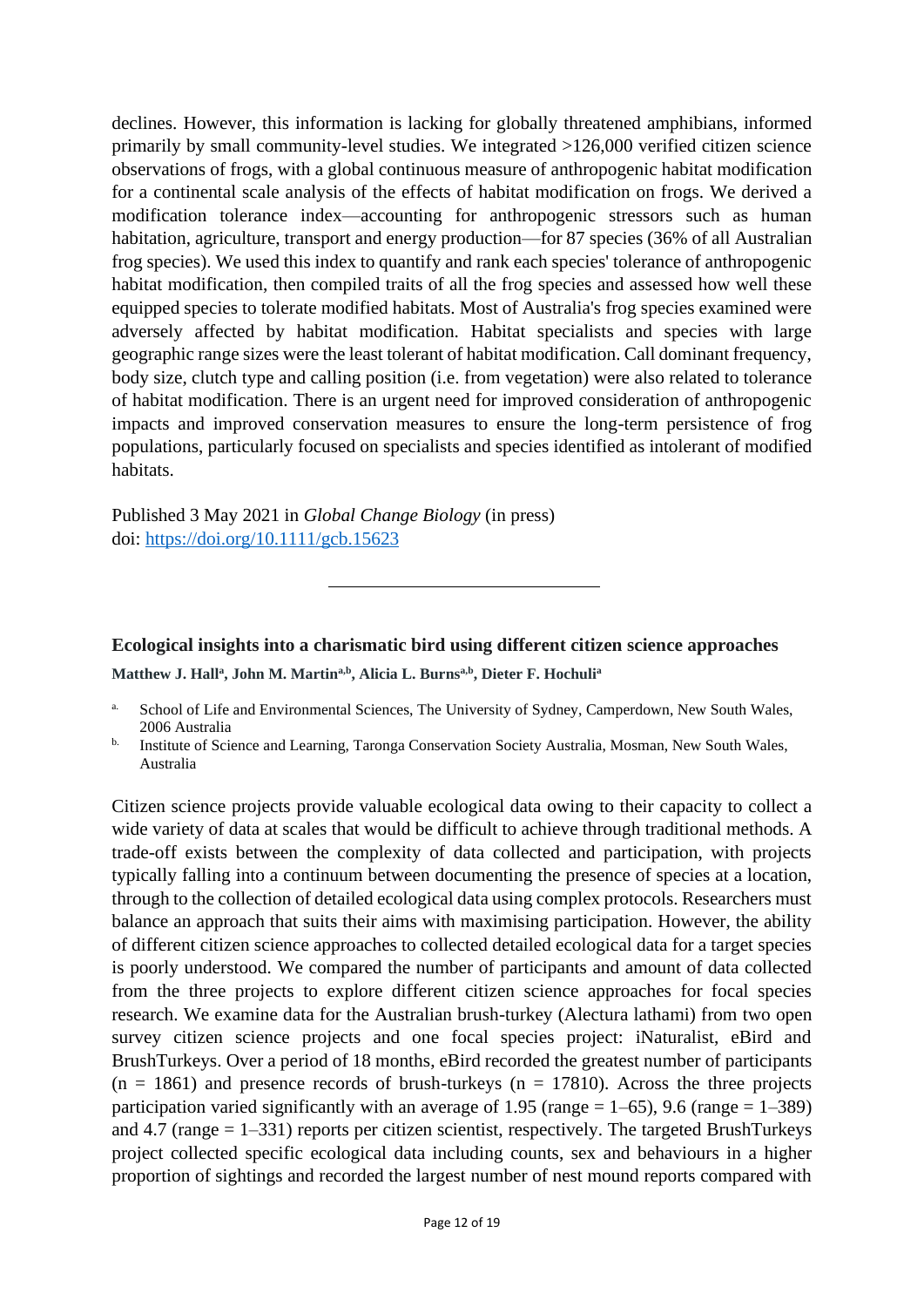eBird and iNaturalist. We confirm that engaging an active group of participants produced the largest amount of data (eBird), including reports per participant. Ecologically, the most detailed information on habitat use and behaviours came from the focal citizen science project (BrushTurkeys). We conclude that seeking opportunities to grow and actively engage existing citizen science communities to report more detailed ecological information is likely to produce more detailed and informative data set.

Published 31 May 2021 in *Austral Ecology* (in press) doi:<https://doi.org/10.1111/aec.13062>

## **Malleefowl Leipoa ocellata breeding behaviour: Insights from citizen science camera surveillance**

**Heather Neilly<sup>a</sup> , David E. Wells<sup>b</sup> , Tim Pascoe<sup>c</sup> and Peter Cale<sup>a</sup>**

- <sup>a.</sup> Australian Landscape Trust, P.O. Box 955, Renmark SA 5341, Australia
- <sup>b.</sup> North Calperum Volunteer Group, 14 Schaefer Drive, Loxton SA 5333, Australia<br><sup>c.</sup> BirdJ ife Australia Gluenot Beserve, via Lunn Boad, Waikerie SA 5330, Australia
- c. BirdLife Australia Gluepot Reserve, via Lunn Road, Waikerie SA 5330, Australia

Observations on natural history are a useful but often overlooked branch of ecology. With the use of camera-traps, collection of data e.g. on breeding behaviour and success has never been easier, particularly when studying cryptic species. Additionally, camera-traps are well suited to citizen science because of their ease of operation and the ability to store and verify data. Malleefowl Leipoa ocellata breeding behaviour has previously been studied through direct observation or timelapse photography, resulting in small sample sizes and potentially biased observations. Using camera-trap data collected by citizen scientists, we examined the breeding behaviour of this species. We quantified the timing and duration of mound-tending activities at 20 mounds using camera surveillance for >30,000 hours (1250 days) over six breeding seasons. Time spent at the mound during five mound stages and visit frequencies by the male and female during each stage are reported. Female involvement at the mound was consistent, although males spent three times as long at the mound compared with females during egglaying. On egg-laying days, females spent longer uncovering the mound, compared with covering the mound post egg-laying. Our findings confirm that both male and female Malleefowl spend a substantial amount of time constructing and maintaining their mound throughout the year and, most notably, that the female consistently participates in moundtending. These insights are particularly valuable as our surveillance was over markedly longer time spans than previous studies that relied upon direct observation.

Published 3 June 2021 in *Australian Field Ornithology*, Vol 38: 87-98 doi: <http://dx.doi.org/10.20938/afo38087098> (open access)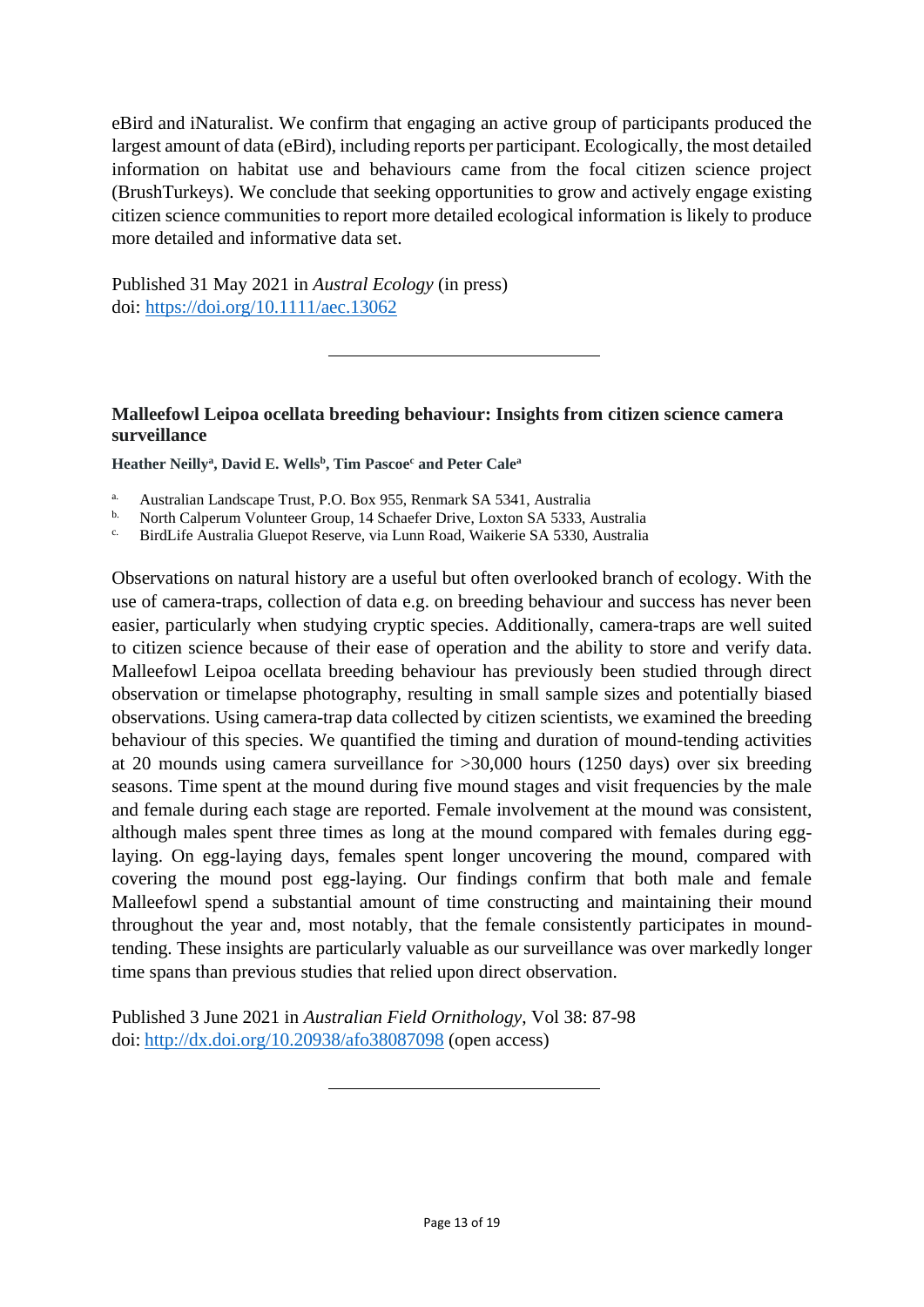#### **Malleefowl Leipoa ocellata incubation mounds as habitat for other vertebrates**

**Heather Neilly<sup>a</sup> , David E. Wells<sup>b</sup> , Tim Pascoe<sup>c</sup> Craig Gillespie<sup>d</sup> and Peter Cale<sup>a</sup>**

- a. Australian Landscape Trust, P.O. Box 955, Renmark SA 5341, Australia
- <sup>b.</sup> North Calperum Volunteer Group, 14 Schaefer Drive, Loxton SA 5333, Australia
- <sup>c.</sup> BirdLife Australia Gluepot Reserve, via Lunn Road, Waikerie SA 5330, Australia<br>Murrey Pride
- Murraylands and Riverland Landscape Board, 110A Mannum Road, Murray Bridge SA 5253, Australia

Ecosystem engineers change the availability of resources for other species by forming new habitat or modifying existing habitat but, despite the diversity of avian ecosystem engineers, 80% of current literature focuses on mammals and invertebrates. Malleefowl Leipoa ocellata build large incubation mounds of soil and leaf-litter that are likely to provide habitat for invertebrates and vertebrates but use of their mounds by other vertebrates has never been quantified. Here, we examine vertebrate fauna visitation rates at Malleefowl mounds and nonmounds using camera-trap data collected by two citizen science projects. From 2012 to 2018, 20 active Malleefowl mounds and 16 non-mound sites were monitored over 31,913 hours and 225,144 hours, respectively. In total, we identified visits by 1724 birds, reptiles and mammals from 36 species. The mean number of vertebrate visits per 1000 hours of surveillance was around one and a half times and species richness five times that at mounds compared with nonmounds. Malleefowl mounds may enhance the availability of invertebrate prey for insectivorous birds and mammals, provide a favourable microclimate for reptiles to thermoregulate, and be signalling/social communication locations. Our results show that further research is warranted and suggest that conservation of Malleefowl may be important not only for the Malleefowl itself, but also for a suite of mallee birds and reptiles.

Published 3 June 2021 in *Australian Field Ornithology*, Vol 38: 99-106 doi: <http://dx.doi.org/10.20938/afo38099106> (open access)

## **Predicting koala (Phascolarctos cinereus) distribution from incidental sighting data in South-East Queensland, Australia**

**Ravi Bandara Dissanayake<sup>a</sup> , Mark Stevenson<sup>b</sup> , Rachel Allavena<sup>a</sup> , Joerg Henning<sup>a</sup>**

- <sup>a.</sup> School of Veterinary Science, University of Queensland, Gatton, Queensland 4343, Australia<br><sup>b.</sup> Eaculty of Veterinary and Agricultural Sciences, University of Malbourne, Parkyille, Victoria
- b. Faculty of Veterinary and Agricultural Sciences, University of Melbourne, Parkville, Victoria 3010, Australia

Species distribution maps are important tools for wildlife conservation planning and management. To model koala distributions, usually, a spatially representative sample of koala populations is collected through systematic field surveys. Details of koala sightings collected by members of the public could potentially be used to develop species distribution models if appropriate analytical approaches are applied to address the inherent biases in such datasets. We developed a stepwise approach for applying bias correction techniques to estimate and map koala distributions. Using a Boosted regression tree approach, we modelled indirectly the search effort made by observers to identify or sight koalas. Land lot density (58%) and human population density (19%) had the strongest positive impact on the indirect search effort, while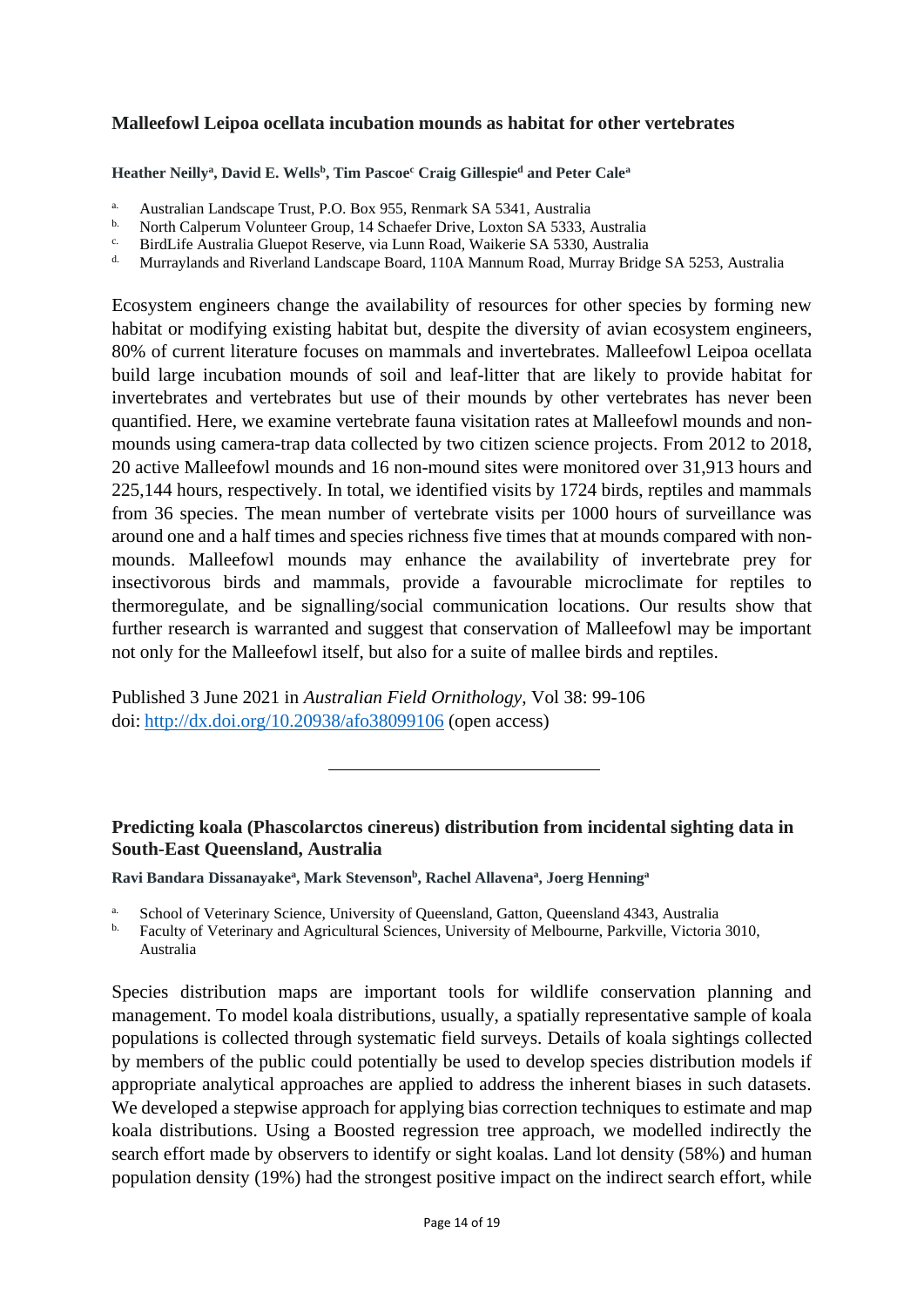the distances to roads were negatively associated with the indirect search effort. To estimate the koala distribution across South-East Queensland, we then developed models describing koala habitat (environmental model), access to koala habitat (accessibility model) and the search effort (search effort model), with the latter including the indirect search effort covariate. Finally, we corrected the estimates derived from these models (bias-corrected search effort and accessibility model). Three independent statistical modelling approaches (Lasso penalty Poisson regression, Down-weighted Poisson regression, and Maximum entropy) were used to compare the five koala distribution models. Based on assessments of areas under curves, the predictive accuracy of models improved when area accessibility and search effort were included. Overall, the spatial extent of koala distributions increased in the prediction maps when models were corrected for accessibility and indirect search effort (except for Downweighted Poisson regression).

Published 5 June 2021 in *Global Ecology and Conservation*, Vol 28: e01662 doi: <https://doi.org/10.1016/j.gecco.2021.e01662> (open access)

## **First evidence of bubble-net feeding and the formation of 'super-groups' by the east Australian population of hump back whales during their southward migration**

**Vanessa Pirotta<sup>a</sup> , Kylie Owenb,c, David Donnelly<sup>d</sup> , Madeleine J. Brasier<sup>b</sup> , Robert Harcourt<sup>a</sup>**

- <sup>a.</sup> Marine Predator Research Group, Department of Biological Sciences, Macquarie University, Sydney, New South Wales, Australia
- $b$ . Institute for Marine and Antarctic Studies, Ecology & Biodiversity Centre, University of Tasmania, Tasmania, Australia
- <sup>c.</sup> Department of Environmental Research and Monitoring, Swedish Museum of Natural History, Stockholm, Sweden
- d. Killer Whales Australia, Box Hill South, Victoria, Australia

The recovery of overexploited populations is likely to reveal behaviours that may have been present prior to harvest but are only now reappearing as the population size increases. The east Australian humpback whale (Megaptera novaeangliae) population (group V, stock E1) has recovered well from past exploitation and is now estimated to be close to the pre-whaling population size.

Humpback whales were thought to follow a 'feast and famine' model historically, feeding intensively in high-latitude feeding grounds and then fasting while migrating and in calving grounds; however, there is growing evidence that animals may feed outside of known foraging grounds.

This short article reports on the first photographically documented evidence of bubble-net feeding by humpback whales in Australian coastal waters  $(n = 10$  groups observed) and provides the first evidence of a second site in the southern hemisphere for the formation of 'super-groups' ( $n = 6$  super-groups at discrete locations).

The formation of super-groups may be linked to changes in the type or density of prey available, either along the migratory route or in the feeding grounds of the previous summer. It is also possible that the increased population size following recovery make large group sizes while feeding more common. These findings strongly support evidence that feeding behaviour is not restricted to high-latitude foraging grounds in the Southern Ocean, and that prey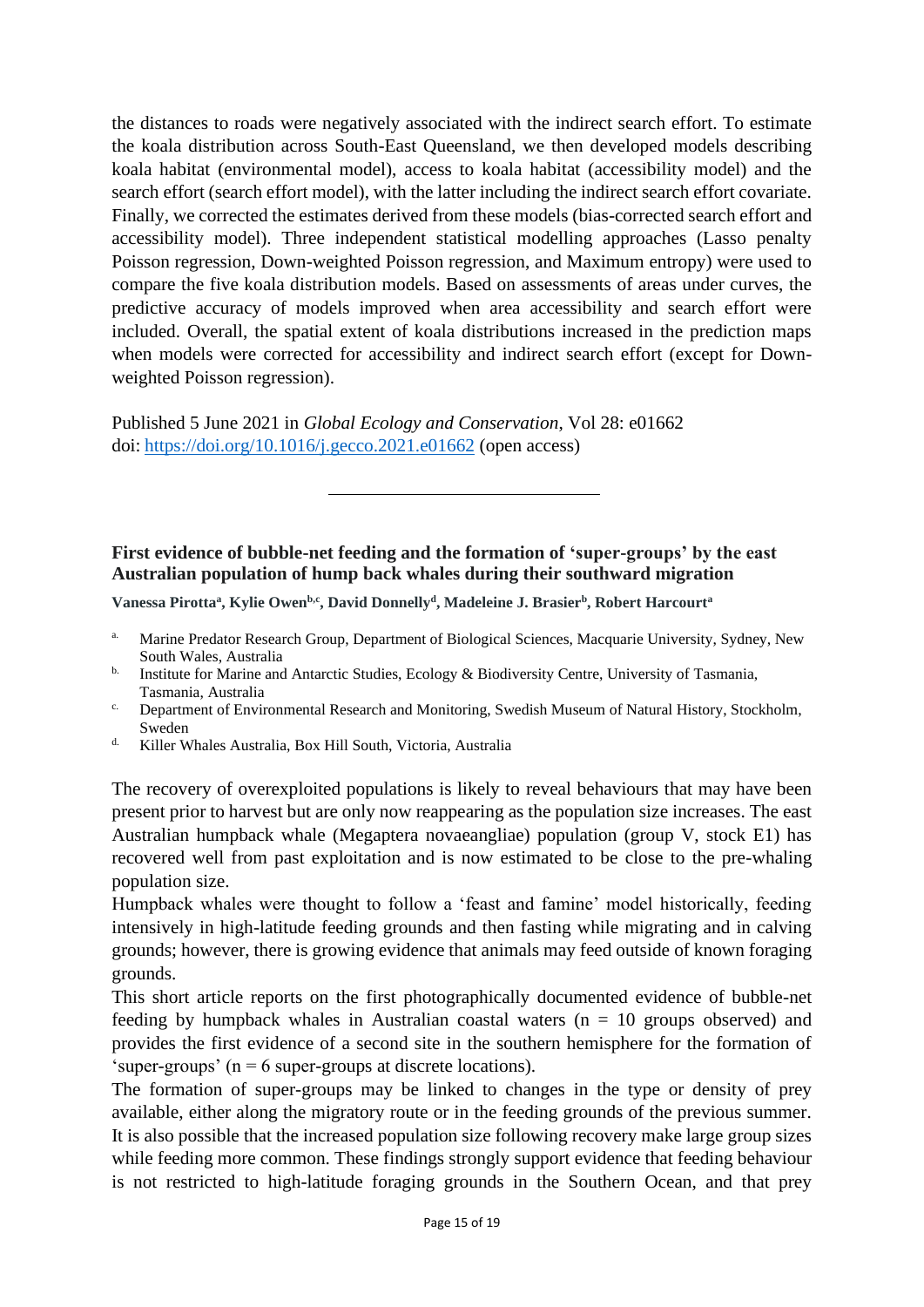consumption prior to leaving the coastal waters of Australia may be a significant component of the migratory ecology of this population.

Understanding how environmental variation influences the extent to which humpback whales depend on foraging opportunities along their migratory route, and where feeding occurs, will help to predict how future changes in the ocean will influence whale populations. This will also allow for more effective management measures to reduce the impact of threats during this important period of energy consumption.

Published 31 May 2021 in *Aquatic Conservation: Marine and Freshwater Ecosystems*, 1-8 doi:<https://doi.org/10.1002/aqc.3621> (free to read)

# **A proposed framework for reporting mass mortality (wreck) events of seabirds Jacqueline S Glencross<sup>a</sup> , Jennifer L Lavers<sup>a</sup> , Eric J Woehlera,b**

- <sup>a.</sup> Institute for Marine and Antarctic Studies, University of Tasmania, 20 Castray Esplanade, Battery Point, Tasmania 7004, Australia
- b. BirdLife Tasmania, GPO Box 68, Hobart, Tasmania 7001, Australia

There is an absence of quantitative criteria and definitions for unusual or anomalous mortality events involving birds, often referred to as "wrecks". These events most commonly involve seabirds, although terrestrial bird wrecks have also been documented. Typically, the peerreviewed literature investigating wreck events lacks the details necessary to further our understanding of the circumstances and potential causes of these events. This study reviewed the peer-reviewed literature for wrecks involving Ardenna seabirds (shearwaters), and included grey literature and data collected by citizen science (community) groups. Our results showed a significant time-lag between wreck events and when the data was published in the peerreviewed literature, which did not occur in the grey literature. Both the grey and peer-reviewed literature were often skewed towards reporting larger wreck events, with only the citizen science dataset capturing smaller wrecks. We outline a proposed framework for reporting mortality events, including the use of quantitative categories to document the numbers of birds involved and taxon-specific thresholds. In doing so, we aim to establish a framework to aid in the quantitative reporting and analyses of future seabird wrecks.

Published 18 June 2021 in *ICES Journal of Marine Science* doi:<https://doi.org/10.1093/icesjms/fsab046> (open access)

## **A transdisciplinary approach supports community-led water quality monitoring in river basins adjacent to the Great Barrier Reef, Australia**

**Julie H. Tsatsarosa,b , Iris C. Bohnet<sup>c</sup> , Jon E. Brodie<sup>d</sup> , Peter Valentine<sup>e</sup>**

a. Forestry Department, New Mexico Highlands University, P.O. Box 9000, Las Vegas, NM 87701, USA

b. School of Earth and Environmental Sciences, College of Science and Engineering, James Cook University, Cairns, QLD 4870, Australia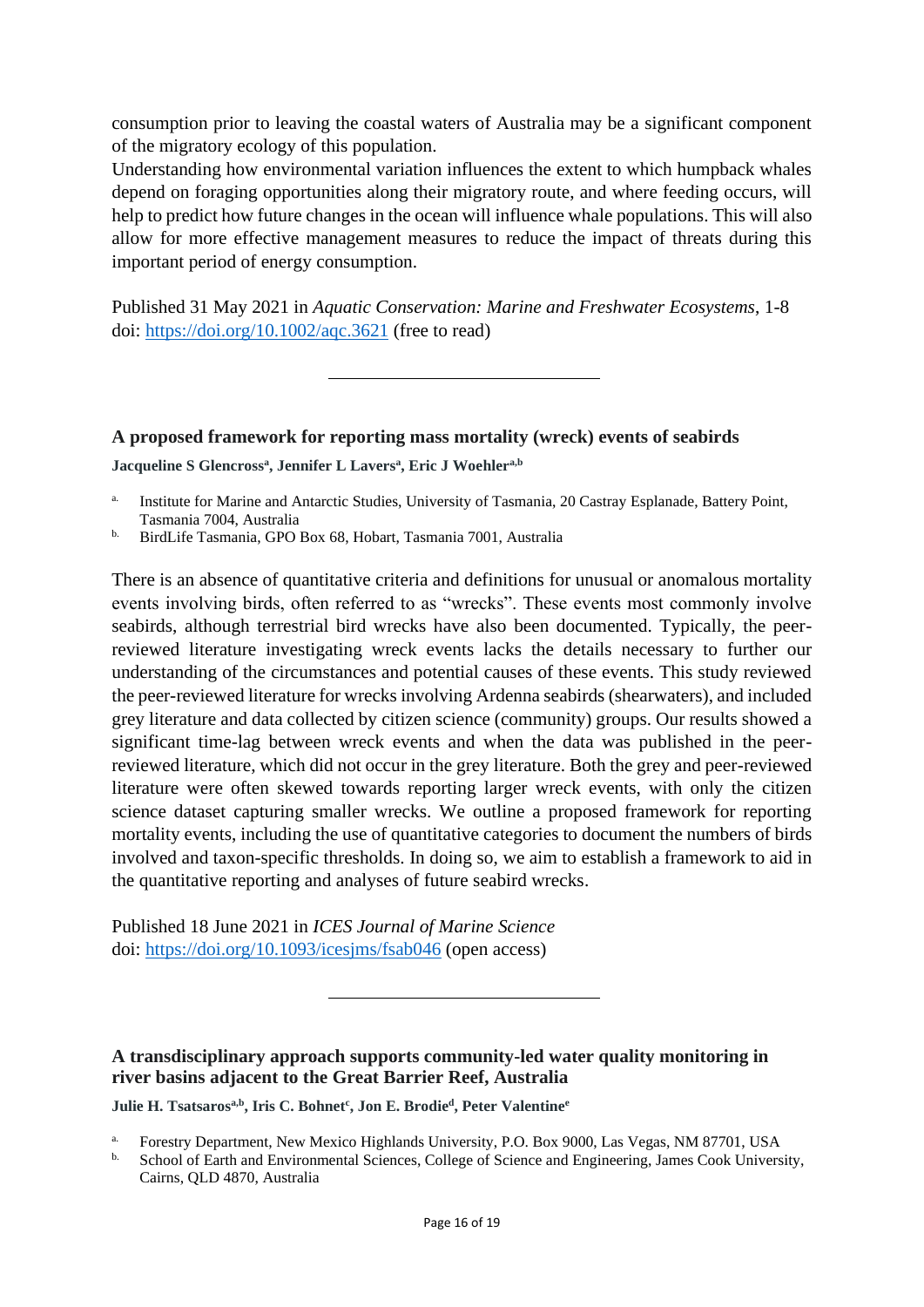- <sup>c.</sup> Faculty of Environmental Sciences, Czech University of Life Sciences Prague, 165 00 Prague, Czech Republic
- <sup>d.</sup> ARC Centre of Excellence for Coral Reef Studies, James Cook University, Townsville, OLD 4811, Australia
- <sup>e.</sup> Centre for Tropical Environmental and Sustainability Science, College of Science and Engineering, James Cook University, Townsville, QLD 4811, Australia

Water quality monitoring programs (WQMPs) are crucial for assessment of water quality in river basins where agricultural intensification and development raise concerns in freshwater and marine environments. WQMPs if supported by scientists and local communities, and if based on the knowledge needs of all stakeholders, can provide vital information supporting resource management actions.

Our paper focuses on the transdisciplinary development and implementation of a communityled pilot WQMP for the Tully River basin, adjacent to the Great Barrier Reef (GBR). The community-led pilot WQMP was established to fill some knowledge gaps identified during development of the Tully Water Quality Improvement Plan (WQIP) and to provide opportunities for active stakeholder participation in the monitoring. Results indicated some water quality parameters (i.e. nitrates and total phosphorus) had higher than expected values and exceeded state water quality guidelines. Hence, the results provided an evidence base for freshwater quality objective development to conserve, protect and improve water quality conditions in this basin and GBR. Leadership of Indigenous people in the pilot WQMP recognizes their deep desire to improve water resources outcomes and to care for country and people.

Published 19 June 2021 in *Marine Pollution Bulletin*, Vol 170: 112629 doi:<https://doi.org/10.1016/j.marpolbul.2021.112629>

## **Not Well Enough to Attend Appointments: Telehealth Versus Health Marginalisation**

**Maria A. Pinero De Plaza<sup>a</sup> , Alline Beleigoli, Alexandra Mudd, Matthew Tieu, Penelope McMillan, Michael Lawless, Rebecca Feo, Mandy Archibald, Alison Kitson**

a. Flinders University

Temporary telehealth initiatives during COVID-19 have been life-changing for many people in Australia; for the first time Frail, Homebound, and Bedridden Persons (FHBP) equitably received primary healthcare services, like Australians without a disability. However, government changes to telehealth funding mean that since July 2020 telehealth is only available for those who have attended a face-to-face appointment in the last 12 months, thus excluding FHBP. This paper illustrates the reported health exclusion and marginalisation of FHBP. We reviewed the literature and surveyed 164 Australian adults (27% homebound people and 73% affiliated persons) to ascertain their opinions and thoughts on potential strategies to tackle issues associated with FHBP's current circumstances. Results demonstrate that digital technologies and telehealth services are ethical imperatives. Policymakers, clinicians, and health researchers must work with end-users (community-based participation) to create an inclusive healthcare service.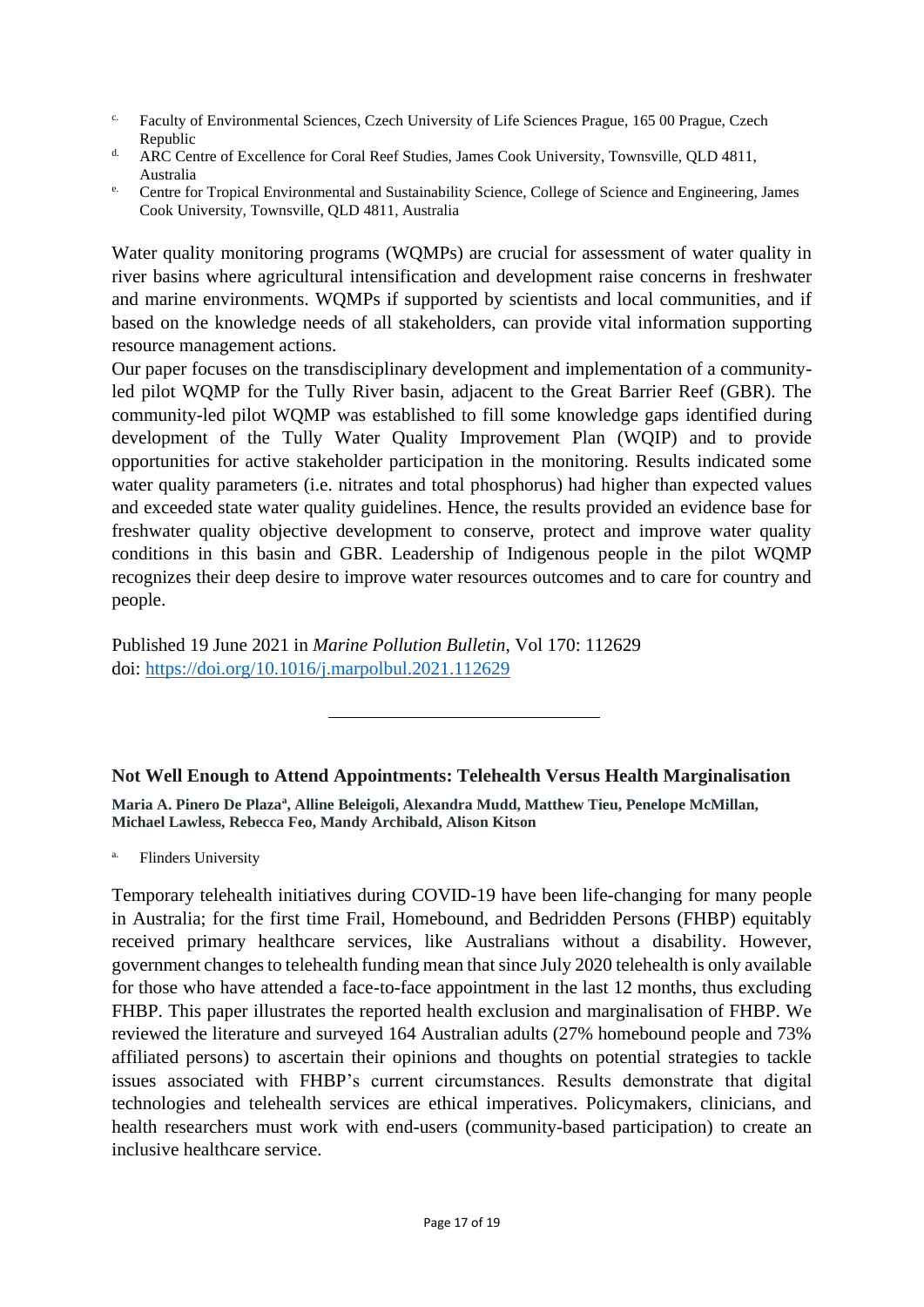Published 19 June 2021 in *Studies in Health Technology and Informatics: Healthier Lives, Digitally Enabled* (pp. 72-79). IOS PRESS. link:<https://ebooks.iospress.nl/volumearticle/56636> (open access)

## **Understanding the Motivations and Satisfactions of Volunteers to Improve the Effectiveness of Citizen Science Programs**

**Wright D<sup>a</sup> , L Underhill<sup>a</sup> , M Keene<sup>b</sup> and AT Knightc,d**

- <sup>a.</sup> University of Cape Town, South Africa
- b. US EPA
- c. Imperial College London, United Kingdom
- d. Nelson Mandela Metropolitan University, South Africa

Citizen science is a useful approach for conducting scientific research; however, an understanding of the motivations, satisfactions, and other aspects of volunteers' psychology is essential for conservation scientists wishing to mobilize this resource. We tested psychometric instruments for assessing the motivations, satisfactions, and advocacy role of volunteers with the Second Southern African Bird Atlas Project (SABAP2). Data were collected through stakeholder and volunteer surveys, and focus groups with the program's management. Qualitative and quantitative data analysis included content analysis, statistical tests of internal consistency, and factor analysis. An inventory, the Environmental Volunteer Functions Inventory (EVFI), was tested for assessing volunteer motivations along with scales for assessing volunteer satisfaction and level of advocacy. These scales revealed that volunteers in SABAP2 are satisfied with the program and exhibit behaviors suggesting they act as advocates for the program. Insights and a platform for adaptive management are provided for managers of the social dimensions of citizen science and other conservation programs.

Published 4 August 2015 in *Society & Natural Resources*, Vol 28: 1013-1029 doi: 10.1080/08941920.2015.1054976 or [https://www.researchgate.net/publication/281488501\\_Understanding\\_the\\_Motivations\\_and\\_](https://www.researchgate.net/publication/281488501_Understanding_the_Motivations_and_Satisfactions_of_Volunteers_to_Improve_the_Effectiveness_of_Citizen_Science_Programs) Satisfactions of Volunteers to Improve the Effectiveness of Citizen Science Programs

#### **Using citizen science to empower older adults to improve a food security initiative in Australia**

**Anthony G Tucketta,b, Samantha Rowbotham<sup>c</sup> , Sharon Hetherington<sup>d</sup> , Jodie Goddard<sup>e</sup> , Abby C King<sup>f</sup>**

- <sup>a.</sup> Curtin School of Nursing, Curtin University, Bentley Campus, Perth 6102, Australia
- b. School of Nursing, Midwifery and Social Work, The University of Queensland, St Lucia, Brisbane 4067, Australia
- <sup>c.</sup> Menzies Centre for Health Policy, Sydney School of Public Health, The University of Sydney, Camperdown, Sydney 2050, Australia
- d. Healthy Connections Exercise Clinic, Burnie Brae Ltd, Chermside, Brisbane 4032, Australia
- <sup>e.</sup> Community Support Office, Burnie Brae Ltd, Chermside, Brisbane 4032, Australia<br>
Stanford Prayontian Bassarab Captar, Stanford University Saboal of Madiaina, Stan
- f. Stanford Prevention Research Center, Stanford University School of Medicine, Stanford, CA 94305, USA